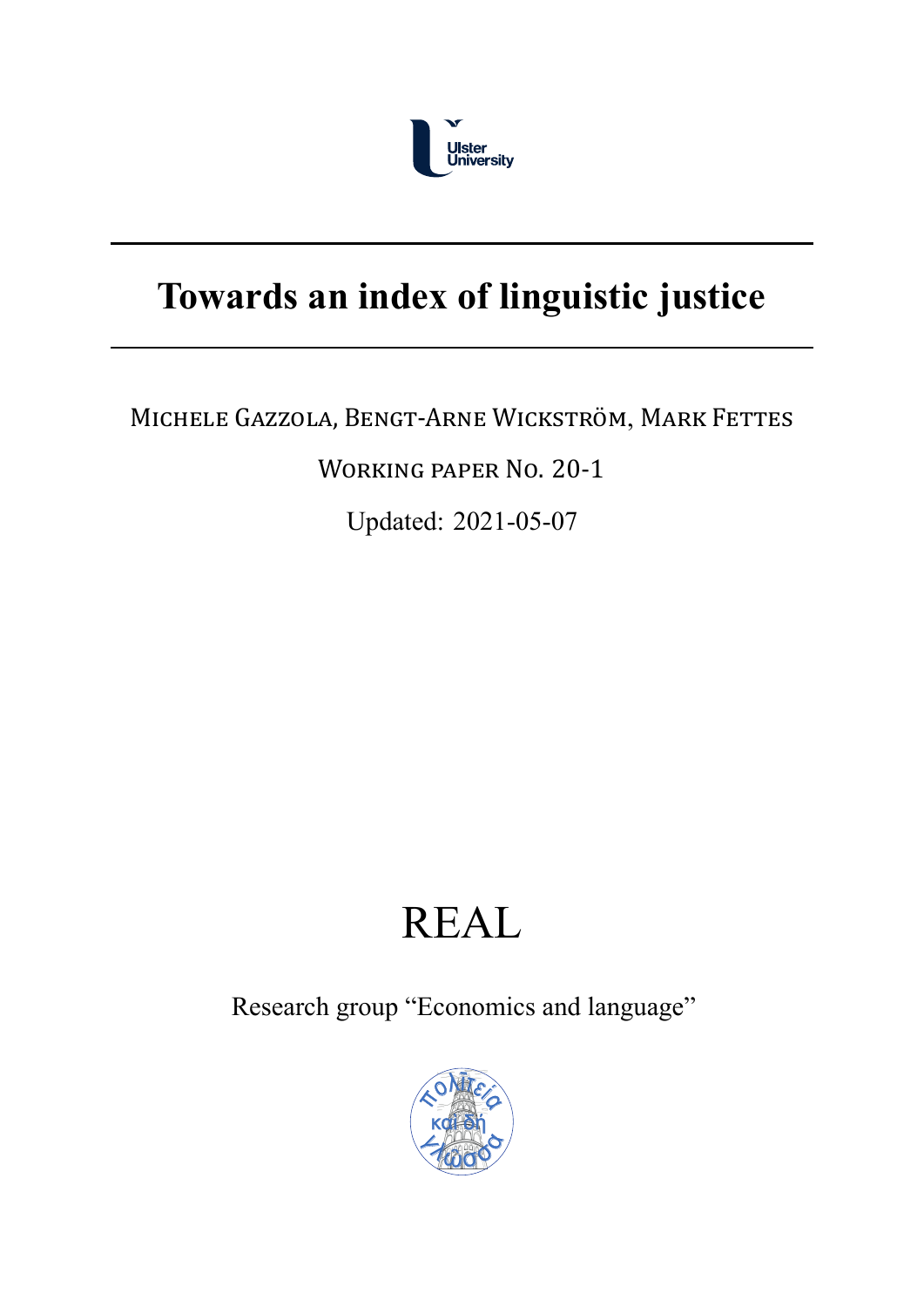## Towards an index of linguistic justice\*

MICHELE GAZZOLA<sup>†</sup>, BENGT-ARNE WICKSTRÖM<sup>‡</sup>, and MARK FETTES<sup>§</sup>

Updated: 2021-05-07

#### **Abstract**

As a step towards systematic comparative evaluation of the fairness of different language policy regimes, a rationale is presented for the design of an Index of Linguistic Justice. The approach taken is to define a "minimum threshold of linguistic justice" with respect to government language policy in three domains: law and order, public administration, and essential services. The benchmark for evaluation is the theoretically ideal situation in which all individuals have the same rights, independent of their language repertoire; departures from this standard incur lower scores. Indicators are chosen to assess effective access to three kinds of language rights: toleration (lack of State interference in private language choices), accommodation (accessibility of public services in different languages) and compensation (symbolic and practical recognition of languages outside the fundamental language regime). In order to take account of the cost-benefit trade-offs involved in providing language-related goods to language groups of varying sizes, a method is proposed for weighting scores with respect to compensation rights so that lack of recognition for larger groups incurs greater penalties, while factoring in the particular characteristics of each language-related good. A trial set of ten indicators illustrates the compromises entailed in balancing theoretical rigour with empirical feasibility.

§Simon Fraser University, Burnaby Email: *mtfettes@sfu.ca*

<sup>\*</sup>Part of this work has been carried out in the Research group "Economics and language" in Berlin, with which the first two authors are associated. The work of this group and that of Mark Fettes was supported by the European Union's Seventh Framework Program (Project MIME – grant agreement 613344). This support is gratefully acknowledged.

<sup>†</sup>University of Ulster Research group "Economics and language" (REAL) Email: *m.gazzola@ulster.ac.uk*

<sup>‡</sup>Andrássy-Universität Budapest Research group "Economics and language" (REAL) Email: *bengt-arne.wickstroem@andrassyuni.hu*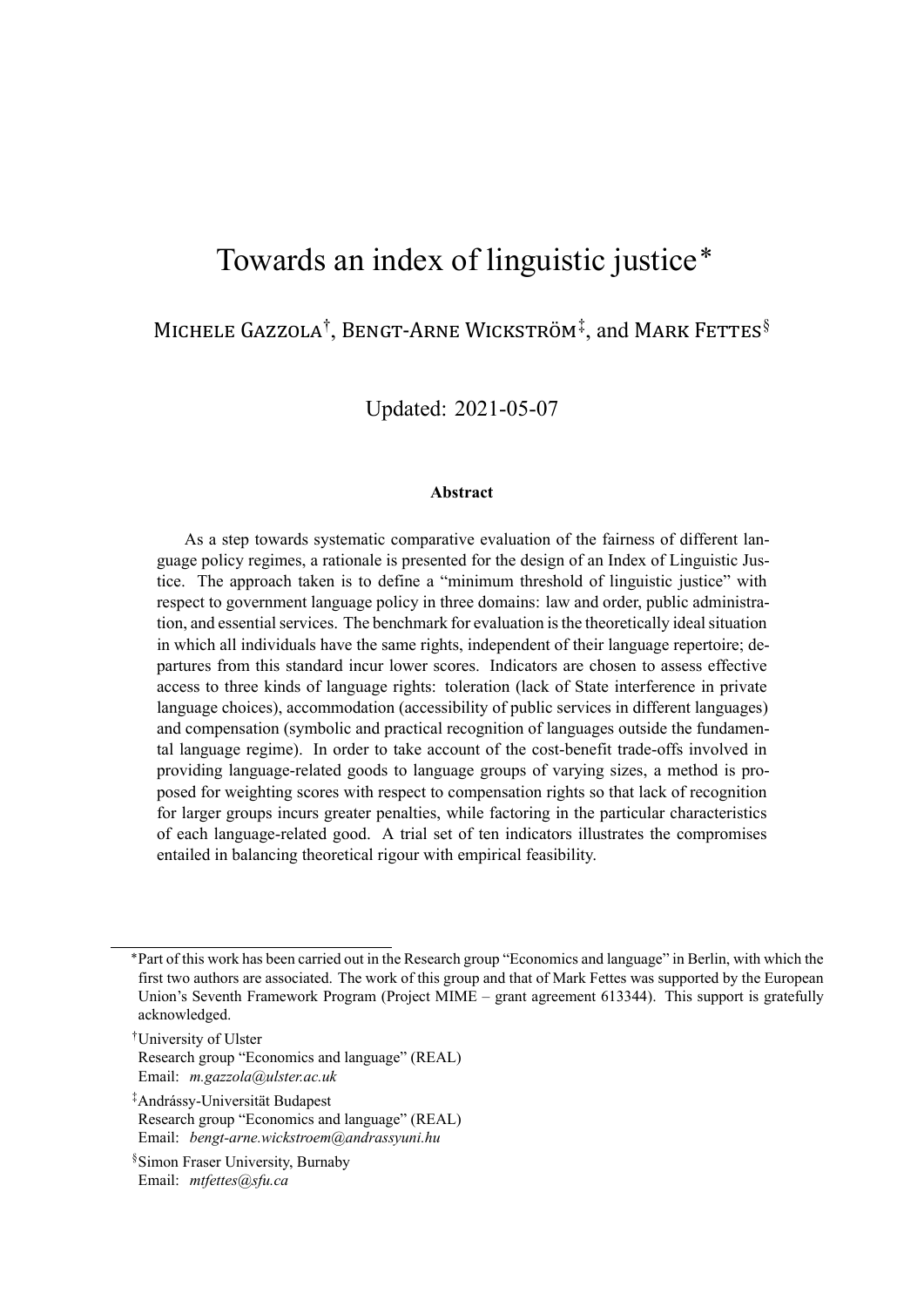#### 1 Introduction

Indices are regularly used in national and international comparative analyses. Governments or governmental organisations use them to collect and organise quantifiable information on important social and economic variables, and to monitor their evolution over time. Some well-known examples are the *Human Development Index* designed by Mahbub ul Haq and Amartya Sen and published by the United Nations (UN), and the *Gini Index* of income inequality developed by Corrado Gini and employed by international bodies such as the Organisation for Economic Co-operation and Development (OECD) or the World Bank. Various international indices are produced also by private bodies such as magazines, foundations, universities, or non-governmental organisations, e.g. the *Global Competitiveness Index*, the *Democracy Index*, and the *World Press Freedom Index*.

To the best of our knowledge, no indices of this kind exist in language policy, with a few partial exceptions discussed in the concluding section of this article. This is surprising, considering the ubiquity of language in virtually any area of human activity. In part, this negligence may stem from the incorrect idea that language is simply a tool of communication between individuals, beyond the decision-making powers of government. This view, however, overlooks the deeply socio-political nature of language, including the outcome of government's decisions as to which languages to use in its activities on the linguistic environment in which individuals live. As Helder De Schutter notes, "in making policies on, among other things, education or simply courtroom practices, states unavoidably have to make linguistic decisions: fully a-linguistic state policies simply do not exist" (De Schutter 2007: 17). Language decisions are inevitable because public authorities at any level cannot exercise key government functions, such as law promulgation and enforcement, police services, criminal justice, public administration, health care and education, in whatever language individuals may request. Since all existing societies to different extents are multilingual, a situation of absolute linguistic equality is practically an illusion. Yet not all decisions bring about the same effects. Language policy can entail substantial distributive effects between different groups of people (defined in terms of their linguistic repertoire), and therefore it can affect the well-being of individuals living in a country or region. An index should enable us to characterise such distributive effects across time and space and to monitor their development, opening the way to more systematic and comparative evaluation of the outcomes of language policy.

Scholarly work on the identification of language-related inequalities/disadvantage and on the principles that should guide public polices in tackling them is not new (see for instance the pioneering work in political science by Pool 1987, 1991). The debate, nevertheless, gained momentum in the 2000s and more intensively in the 2010s, in particular in political philosophy/normative political theory; three books of especial note in this regard are *Language Rights and Political Theory* (Kymlicka and Patten 2003), *Linguistic Justice for Europe and for the World* (Van Parijs 2011), and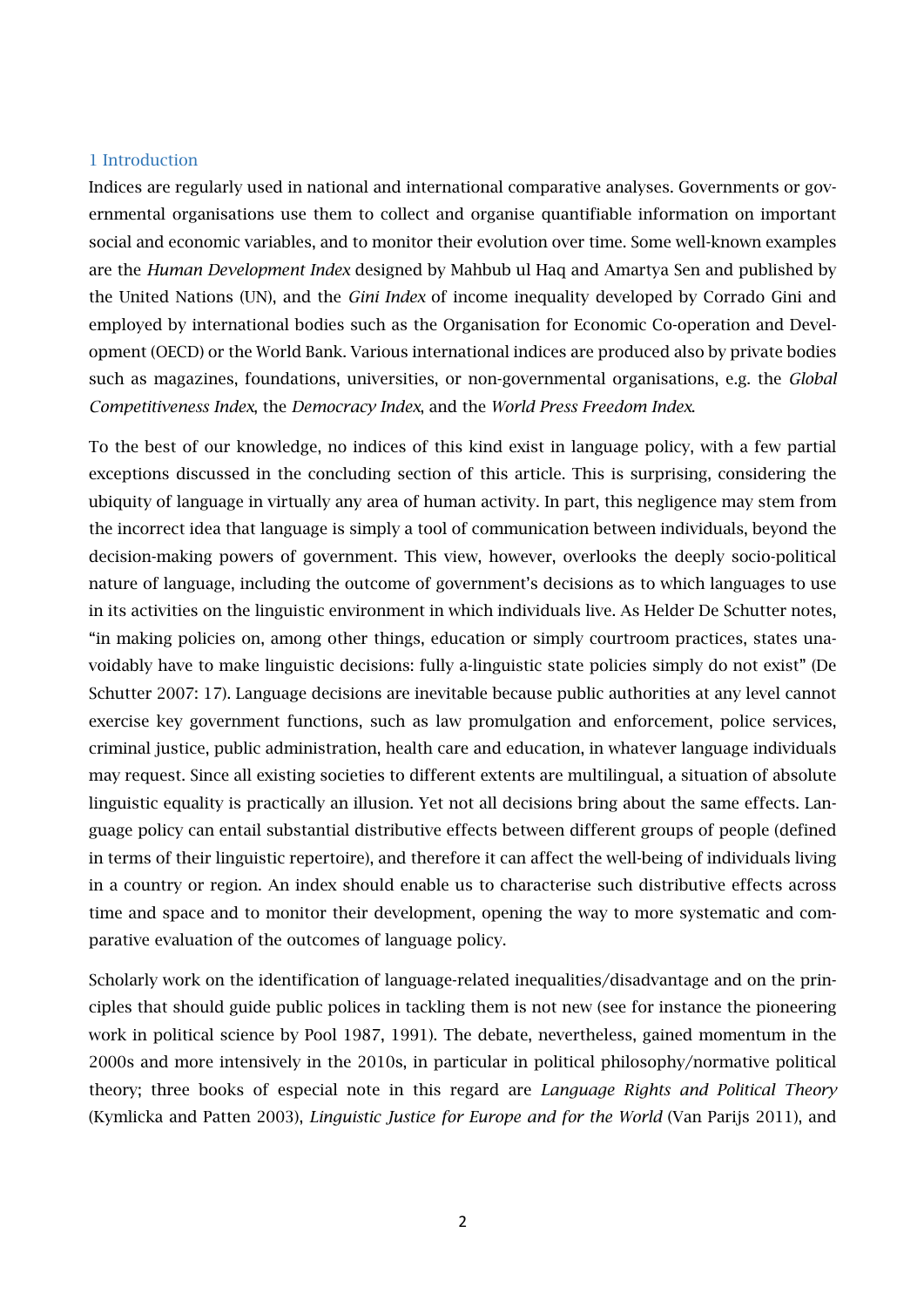*Equal Recognition: The Moral Foundations of Minority Rights* (Patten 2014).<sup>1</sup> Whilst most recent papers in this research area, often referred to as "linguistic justice", comes from normative political theory, we must recall important contributions from applied linguistics and educational studies<sup>2</sup> as well as law. <sup>3</sup> As shown in the detailed overviews by Alcalde 2018, and by Morales-Gálvez and Elvira Riera-Gil 2019, research on linguistic justice is interdisciplinary.

Although this body of literature provides an important and rich resource, the question of linguistic justice has yet to be addressed from a public policy perspective, let alone from an empirical and measurable point of view. <sup>4</sup> One obvious factor is that there are very different views about what linguistic justice means, and therefore people may disagree about whether a certain type of linguistic inequality/disadvantage leads to injustice. As a result, we lack agreed-upon indicators that would enable us to monitor the extent to which language policies reduce (or conversely increase) linguistic justice.

Our aim in this article is to outline a practically feasible and theoretically grounded index of linguistic justice. Starting from some fundamental considerations from economics of the function of the government as provider of language-related goods and services in society (Section 2), we identify a series of policy areas in which government language policy have a direct or significant impact on what individuals are able to do and to be, given their linguistic repertoire (Section 3). In effect, we adopt a minimalist view of the concept of linguistic justice that focuses on the distributive effects of the language choices of the government rather than on features of the linguistic environment in general (Section 4 and Section 5). This enables us to outline criteria for the identification of a "minimum threshold" of linguistic justice to which governments might be held accountable. <sup>5</sup> Our approach, of course, is open to criticism, but it has the merit of facilitating the operationalisation of the concept into quantifiable indicators. Section 6 presents a list of possible indicators, explores their properties, and explains how they could be aggregated into an index of linguistic justice.

<sup>&</sup>lt;sup>1</sup> For a critical discussion of the last two books, see papers in De Schutter and Robichaud (2015) and Morales-Gálvez and Stojanović (2017). Further contributions in the same tradition can be found in the volumes edited by Peled Peled, Ives, and Ricento (2015), Léger and Lewis (2017), as well as Bonotti and Mac Giolla Chríost (2019), and Weinstock and Peled (2020). Papers in Gazzola, Templin, and Wickström (2018) address the question of linguistic justice from an economic and sociolinguistic perspective.

<sup>&</sup>lt;sup>2</sup> Contributions from the sociolinguistic tradition so far have focused on documenting and problematizing different forms of language-related social discrimination. See, among others, Skutnabb-Kangas, Phillipson, Mohanty, and Panda (2009); and Piller (2016).

<sup>&</sup>lt;sup>3</sup> See de Réaume (1991), Varennes (1996), and Mowbray (2012). These contributions tend to focus on the question of the compliance of national law with the provision of international law on minority languages.

<sup>4</sup> An exception is the work of Iannàccaro, Dell'Acquila, and Gobbo (2017), who developed different parameters of what they name "sociolinguistic unease", defined as situations in which the speaker's linguistic repertoire is not adequate for the linguistic needs of the moment. Sociolinguistic unease, however, is not necessary a source of injustice.

<sup>5</sup> For a comparison of the relative advantages and disadvantages of a narrow and a wide definition of linguistic justice, see Shorten (2018).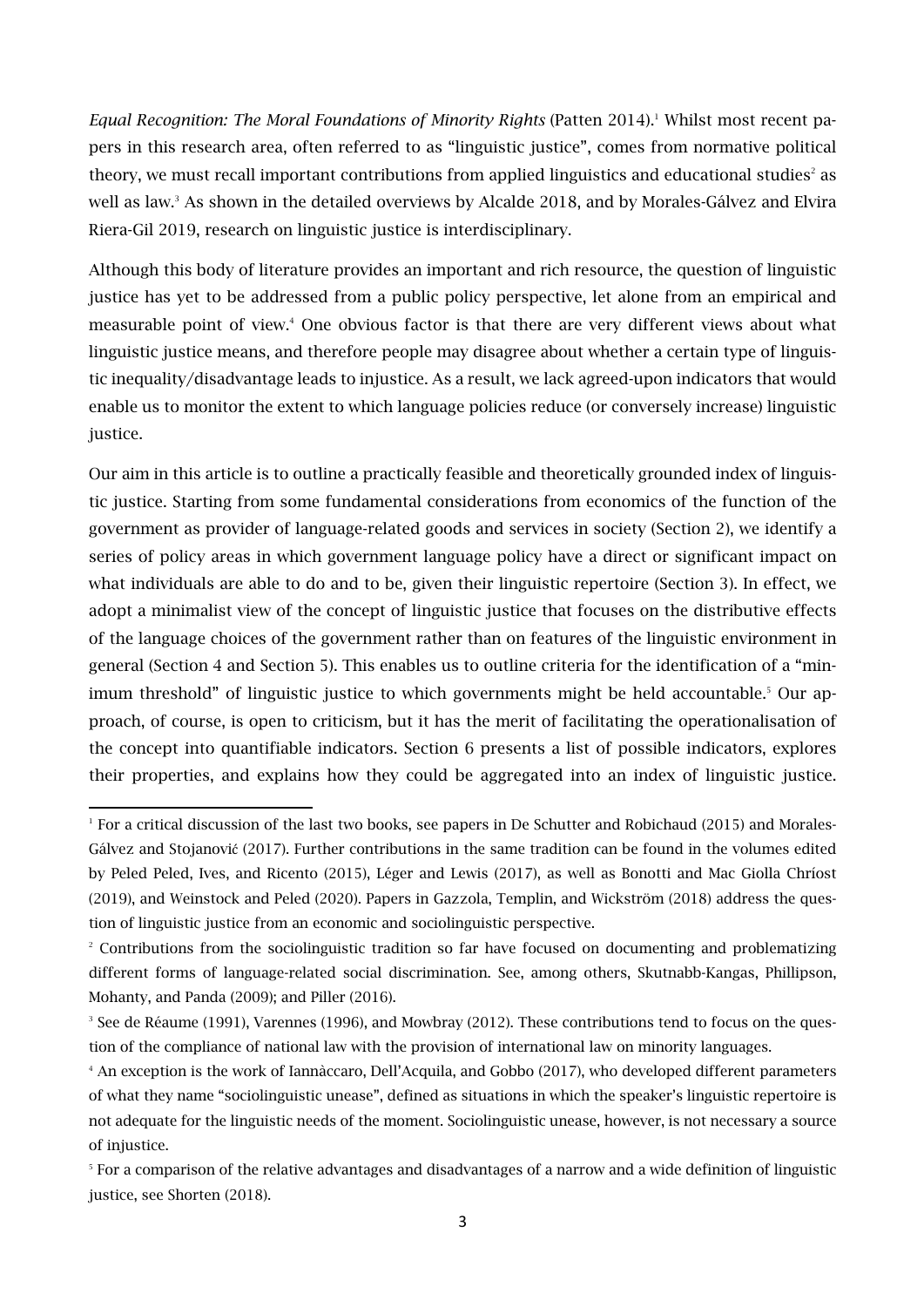Section 7 discusses the limits of the index and summarizes our conclusions. It is worth emphasising that this article, as its title reveals, aims at stimulating a debate on the evaluation of linguistic justice, rather than providing a conclusive and definitive set of indicators.

#### 2 The Public Provision of Language-Related Goods and Services

Standard fundamental economic theory distinguishes between the extremes of a pure individual (or private) good on the one hand, and a pure collective good (or pure public good) on the other (Atkinson and Stiglitz 1980, Cornes and Sandler 1996). Pure private goods can be characterised by three properties, that is, they are rival (*R*), shielding (*S*), and excludable (*E*), whereas the technical term "public good" is used if a good is non-rival, non-shielding and non-excludable. Most goods do not belong to one of the extreme categories but fulfil to a smaller or larger degree some of these properties.

Because language-related goods can be of many different kinds they too display the same range of characteristics. For example, property *R* describes to what extent a good can be consumed by several individuals at the same time. Open TV broadcasting in a language is a perfectly non-rival languagerelated good, since one person's watching the TV programme in that language does not limit other individuals' access to the same programme. Dimension *E* describes the extent to which it is technically feasible to exclude someone from the consumption of a given good, once it has been produced. If the TV program is coded and one needs to acquire a decoder to watch it, we have perfect exclusion; if it is freely transmitted in the ether, we have perfect non-exclusion. Dimension *S* describes to what extent one can shield oneself from the consumption of a certain good, once it is available. Shielding is a property of TV broadcasting in a language, since one can choose not to watch those channels (or watch TV at all), but it is not, for example, a property of street signs in a language (e.g. in areas of contested bilingualism), since it is almost impossible not to see the sign in the other language when reading it in one's preferred language.

In the case of pure individual goods, neoclassical economic theory predicts that under certain assumptions the spontaneous interaction of independent individuals and firms will lead the economy towards an efficient allocation of resources (Mas-Colell, Whinston, and Green 1995). Difficulties arise when goods are not purely rival, excluding and shielding. For example, if the good is non-rival in consumption, once the good is available it can be consumed by everyone. The social value of a certain individual's contribution to the provision of the good exceeds its value to the contributing individual. Hence, too little of the good would be provided by spontaneous interaction via the free market, since no individual would consider the social value he or she creates, only the smaller private value. We have therefore a *market failure* due to a positive external effect resulting in incentives to "free ride", that is, enjoy the good without contributing to its provision. Similar arguments can be made in the case of non-exclusion (individuals can enjoy a rival good without contributing to its provision, creating a negative external effect – also known as the tragedy of the commons) and nonshielding (individuals can provide a non-rival "bad" for others without paying the costs imposed on the sufferers, also a negative external effect – for instance, environmental damage). In these and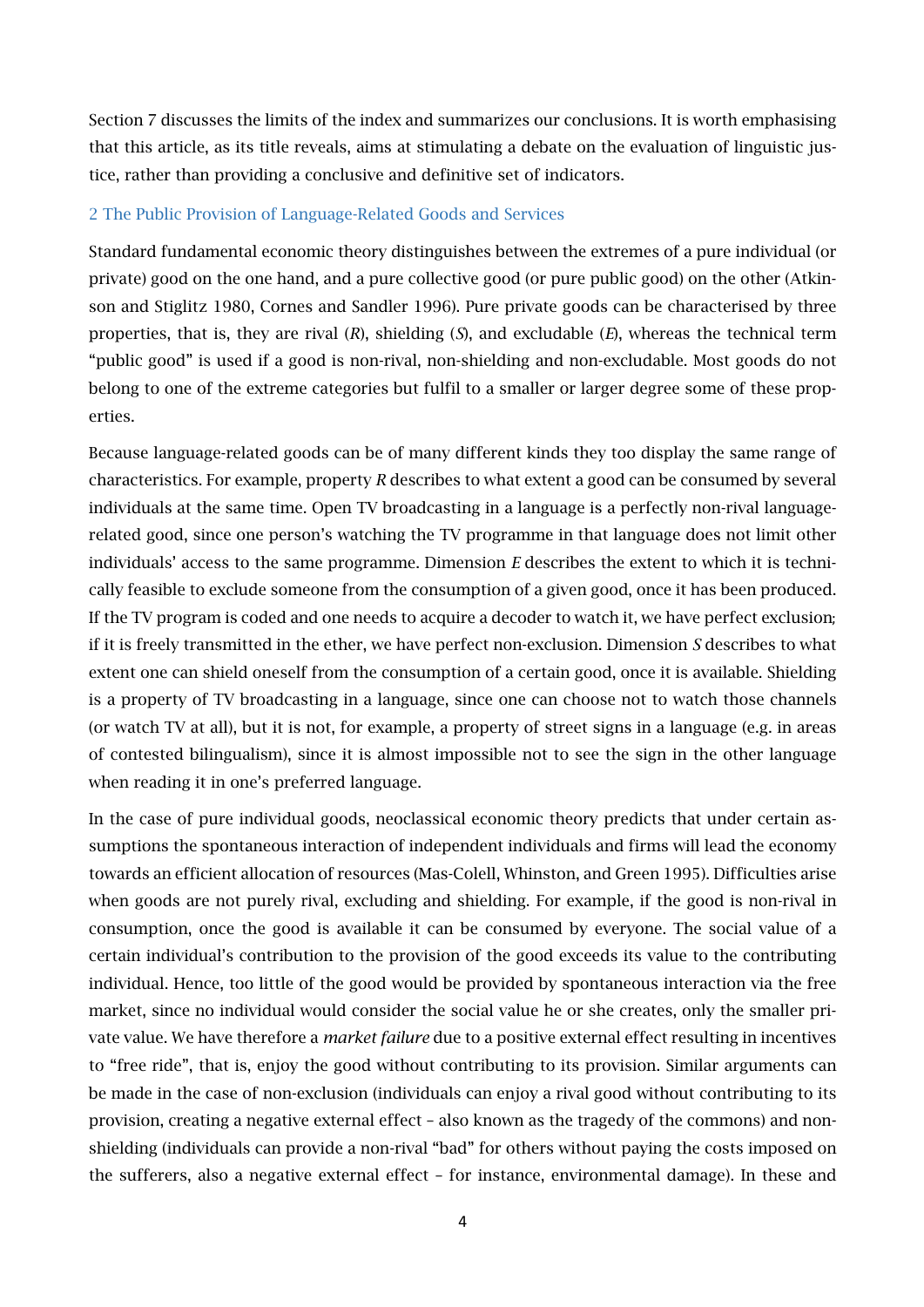other cases, the spontaneous interaction between individuals leads to sub-optimal results since total social benefits differ from total social costs. Public policy can here improve the allocation of resources by trying to equate social benefits to social costs.

There are also distributive implications, since the financing of publicly provided goods comes from general taxes, more or less equitably distributed in the population, whereas the individual evaluations of the benefits can vary considerably from one individual to another. This applies not only to goods that are unambiguously public in nature, such as roads, parks and sewers, but also to other goods such as basic education and fundamental health care that are essentially private in nature, but that in many countries are provided by the government. Note that provision does not imply direct production; the government can directly produce goods through its administrative apparatus or alternatively subsidise or legally force a private hospital or school to provide the good. There are two major rationales for such public provision of private goods. In the first place, the arguments above reappear: services such as basic education and health care have important spill-over and external effects. Both acquisition of literacy by the population and vaccination campaigns are beneficial for the society, not just for the single individual. Secondly, there is a general question of social equity involved. Children, for example, cannot make informed choices about their education and health care. Such decisions are made by parents who do not necessarily have the means to pay for these core services. Also, if education or health services are financed through individual user fees, the quality of the service may depend on the size of the payments, so that poor people receive a lower quality of service than rich people for a given need. In this article, therefore, we use the term "publicly provided good" to define goods provided by the government either for efficiency reasons (e.g. pure public goods) and/or for equity reasons.

How does language fit into this picture? In the established typology of language planning, language policy consists of measures to influence, explicitly or implicitly, the corpus, status, and acquisition of a language (see, among others, Johnson 2013). A significant dimension of status planning consists of allocating functions to a language in society. In practice, this means ensuring the public provision in one or more languages of different goods such as road signs, official documents, and public services. While public goods such as street lighting and clean air have no linguistic component, many other goods provided exclusively or predominantly by the government do have a linguistic component. Therefore, governments' decisions as to which languages to use in providing such good can directly affect the well-being of citizens, and in general residents and taxpayers alike. Typically, individuals have preferences pertaining to the language in which such goods and services are provided. At the very least, to benefit from them, they must understand the language used. The ubiquity of societal multilingualism implies that residents, generally, do not all have the same "first language" or "preferred language". Considering also that government provision of goods and services is usually funded through general taxation (that is, by the taxpayers), the question becomes, what are the distributive effects of publicly providing goods in only one or a few languages?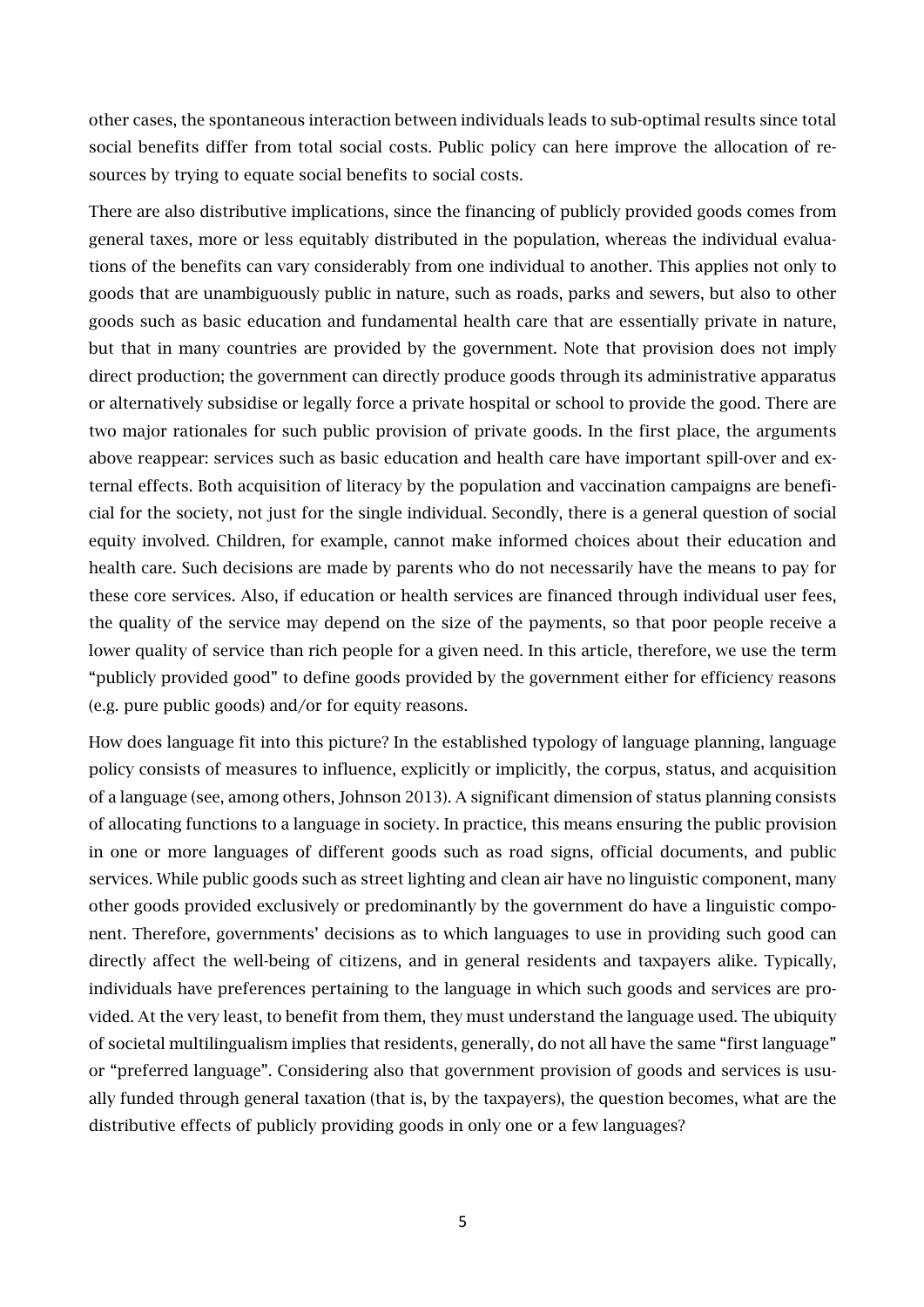#### 3. The Political Economy of Language and the Government Fundamental Language Policy

We term the government's choice of which language(s) to employ in providing language-related goods the "original language choice" or "fundamental language policy". The original language choice, which – as already said – cannot be avoided, raises two issues. The first one concerns the criteria for choosing the language(s) of government, often (though not necessarily) referred to as the "official language(s)" of a jurisdiction. Frequently there is only one such language for most government functions; however, as May notes, "the imposition of a single language for use in state activities and services is by no means a neutral act" (May 2005: 322). While it can be the case that the public language corresponds to the language of the majority (that is, the original language choice is based on the *de facto* prevalence of a certain language in a society), counterexamples abound. In fifteen postcolonial African countries where English is official, for example, the percentage of speakers of this language, no matter at which level of proficiency, nowhere exceeds 20 percent (May 2014). In India, where English is an official language at the national level along with Hindi, the proportion of the population who declare themselves to be fluent in English is 5 percent for men and 3 percent for women (Desai and Dubey 2010). Similar situations were not unusual in the past, even in countries that today are viewed as officially monolingual at the national level. At the outbreak of the French Revolution in 1789, French was spoken by no more than 11 percent of the total population of the country (Grégoire 1794). At the unification of the Kingdom of Italy in 1861, only 2.5 to 10 percent of the population could speak Italian (De Mauro 1963, Castellani 1982).

Clearly, the fundamental language policy is not shaped in an historical vacuum. State traditions, power relationships, path-dependencies, or, sometimes, radical political changes play a determinant role in explaining the historical evolution of a language policy (on this point see Sonntag and Cardinal 2015). Until 1991 and the beginning of a process that eventually brought about the dissolution of Yugoslavia, for example, Slovene was just one of the official languages of a State in which Serbo-Croatian was demographically dominant. When independence was declared, Serbs, Croats and other Yugoslav citizens that moved to Slovenia for economic reasons before 1991 suddenly found themselves to be resident in a country where Serbo-Croatian has no official status (Novak-Lukanovič and Limon 2012).

The choice of one (or a few) *de jure* or *de facto* official language(s) creates *per se* a distribution of material and symbolic resources in society in favour of those with an educated command of the language(s) chosen, thereby burdening the speakers of other languages with the costs of adoption (adaptation).This leads to our second point. As Jonathan Pool notes, "it is wrong to claim (as is often done) that having many official languages is necessarily inefficient. As more native languages are made official, translation costs rise but adoption costs fall. If all adoption costs are sufficiently large, it will be efficient to officialise all the groups' native languages. […] The tendency to regard multiple official languages as inefficient may, then, reflect a state-centred neglect of costs incurred by individuals in adapting to language policies" (1991, 503). Adoption costs (sometimes also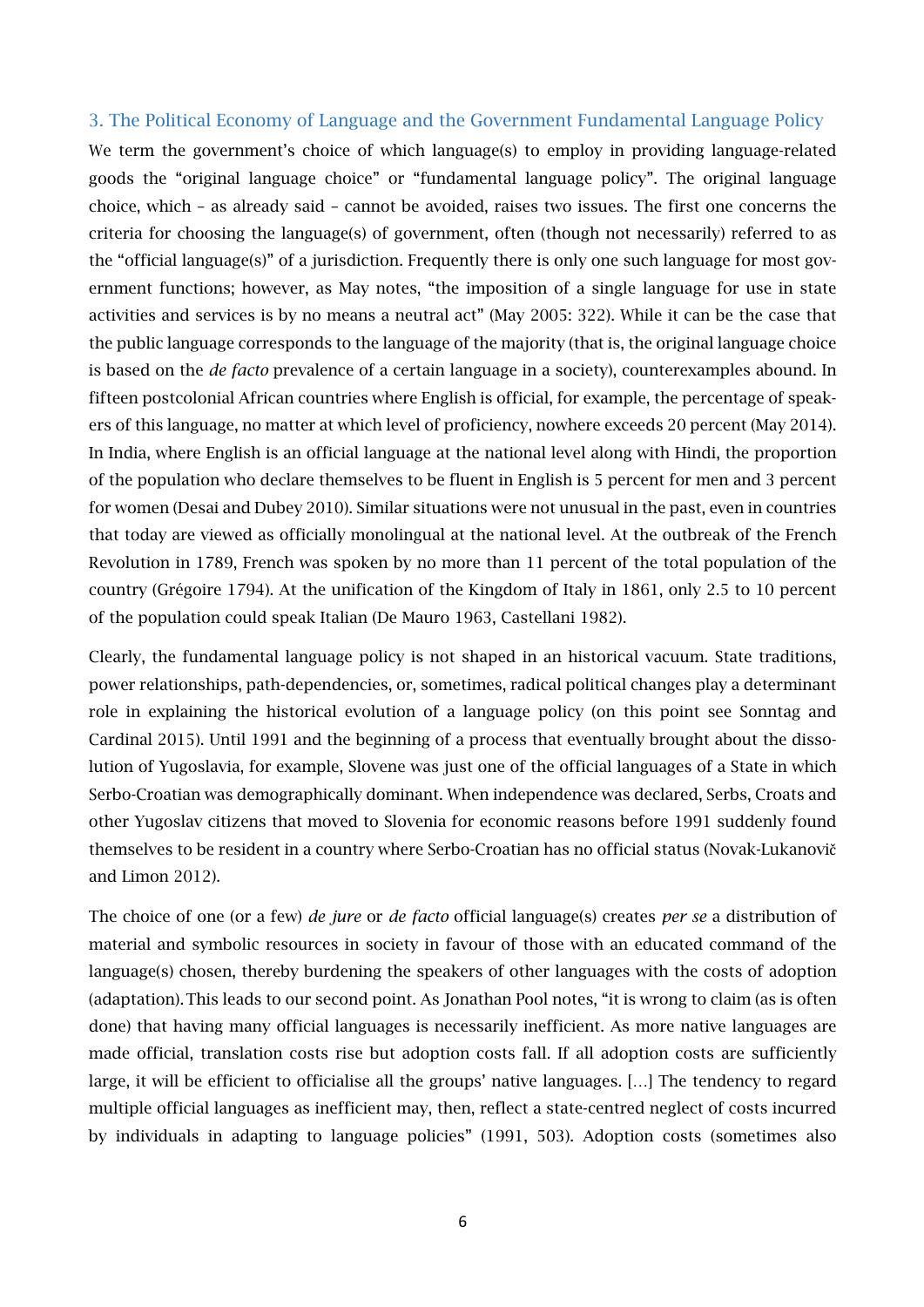referred to "adjustment costs" or "implicit costs")<sup>6</sup> include expenditures for language training and the costs of translations and interpreters borne by private agents such as individuals or businesses who must interact with the government in a language that they do not understand or that they do not master at a sufficient level of proficiency. Adoption costs also include psychological costs that may be difficult to quantify, such as the contribution to feelings of exclusion or marginalization that stems from a lack of official recognition for one's native language.

A key question, then, is how language-related costs and benefits are distributed. Analysis of costs requires the setting of a benchmark. Of course, there is no objective manner to fix a just benchmark (see Wickström 2007); this depends on social/political/philosophical values and choices. Given a benchmark, however, one can identify the distributive effects of a language policy and assess the re-distributive effects of various alternatives. A hypothetical situation of pure equality can be used as a theoretical benchmark to study alternatives.

As Mowbray notes, justice does not "require the State to communicate with individuals in the language of their choice" (2012: 135), or that the government use all languages spoken on its territory for official purposes. Rather, "linguistic justice requires greater attention to the *differential* cost of state language choice and consideration of how disparities could be reduced" (2012: 136, italics in the original). This observation is central when such inequalities derive from the fundamental language policy. A possible angle to study linguistic justice from an empirical point of view, therefore, is to identify linguistic inequalities entailed by the fundamental language policy, and to examine whether and how the government addresses such inequalities. Compensation between linguistic communities is a possible means to redress the unequal distribution of adjustment costs in society (for a discussion, see Pool 1991, and Van Parijs 2002). This compensation, as shown in the next section, can take different forms and need not entail direct financial transactions; minority language broadcasting funded by the State central budget is an example.

#### 4 A Minimum (but Operational) Threshold of Linguistic Justice

In the current debate about the nature of linguistic justice, most authors focus on what has been described as the "fair background conditions position", that is, linguistic justice should equate to establishing fair background conditions for individuals. The prevalent approach, influenced by John Rawls' theory of justice, tends to focus on access to certain basic linguistic resources in the form of rights, goods and services (for a discussion, see Lewis 2017; Bonotti 2017). In this perspective, linguistic disadvantage is examined in terms of resources to which one person has access in comparison to another person. In principle, a wide range of resources might be used to compare people's situations, for example political rights or public services (Shorten 2017).

In recent years, a new approach to linguistic justice has been proposed (though not yet fully developed) in which linguistic disadvantage is defined in terms of what people are able to be and do in a given language, rather in terms of what they can receive (see Lewis 2017, Shorten 2017, Carey 2019).

<sup>&</sup>lt;sup>6</sup> See Vaillancourt and Coche (2009) and Gazzola (2014).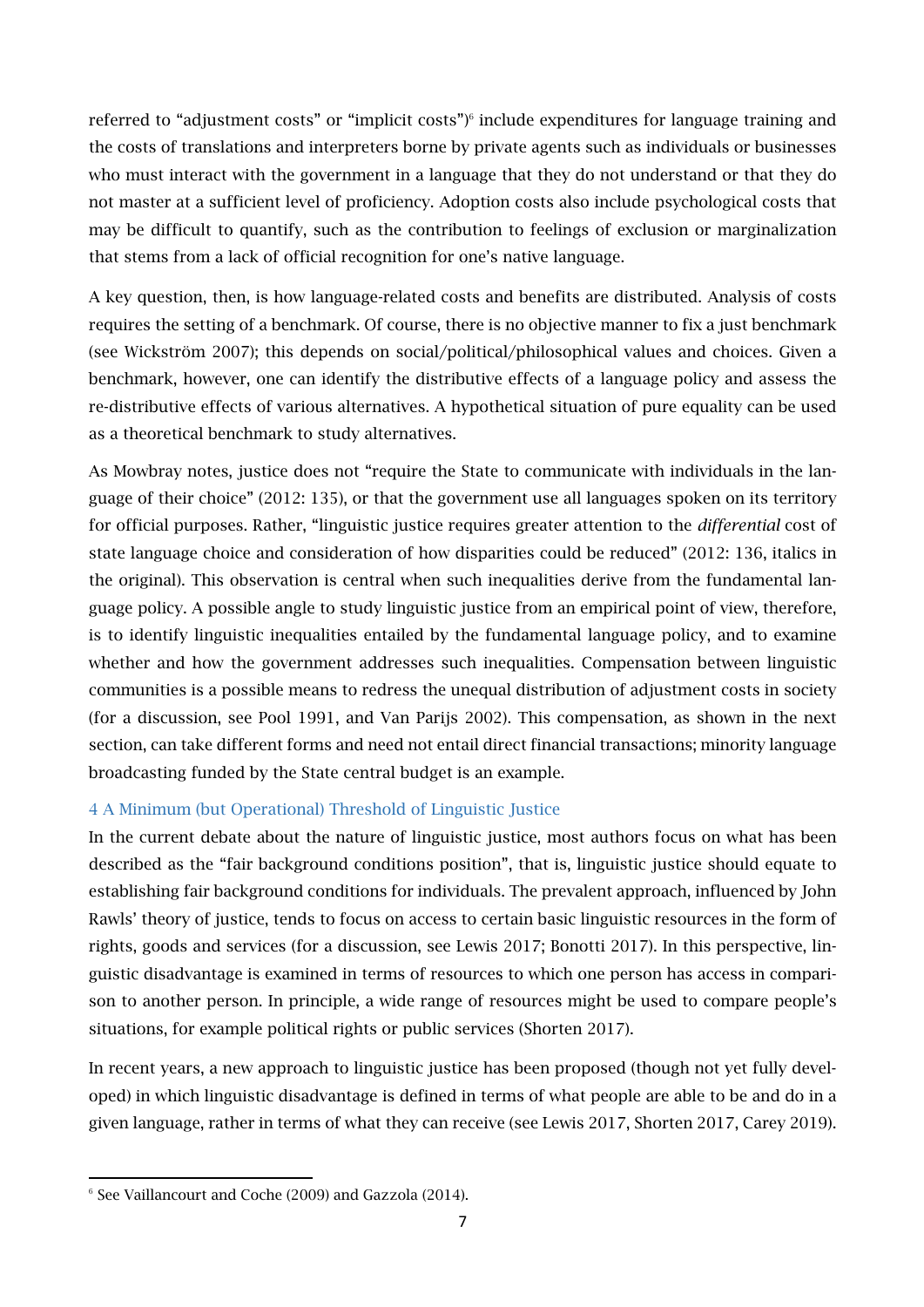In this application of the capability approach developed by Amartya Sen and Martha Nussbaum, resources or means should be viewed as only part of the story, since "if the goal is to establish conditions that provide people with truly fair opportunities to use and sustain their respective languages, then additional 'conversion' factors, for example the constraining influence of implicit social norms and conventions, also need to be considered and addressed" (Lewis 2017: 604). The twofold nature of this approach (philosophical/economic, normative/prospective) makes it well suited to analysing complex human phenomena: it describes factors that can be easily operationalised and often readily measured, while keeping in view the socio-political dimensions of human needs (Comim *et al.* 2008). Nonetheless, the differences between the two approaches should not be exaggerated, at least where applied policy research is concerned. The organisation of a bilingual public administration, for example, can be viewed both as a resource accessible to individuals, and as a condition that affords the members of a linguistic minority substantive freedom to open a business and pay taxes in their first language. The lack of interference by the State in people's choices as to which languages to use in their private life can be seen both as a resource (a right) and as a condition enabling individuals to exercise their freedom of expression.

Andrew Shorten (2017) argues that both approaches have limited practical applicability, because people may disagree about what goods or services people are entitled to have and about what persons should be able to be and do. This is certainly true. It does not mean, however, that these approaches cannot be used in empirical work if we are careful to define the scope of the analysis. There are many reasons why individuals might disagree on the types of private goods and services that people should have access to avoid linguistic disadvantage. However, as shown above, there is a set of language-related goods, necessarily provided by the government for efficiency and/or equity reasons, that are relevant for all citizens, long-term residents and asylum-seekers of a given country or jurisdiction. The approach to the empirical evaluation of linguistic justice proposed in this article starts from this observation.

It is important at this stage to introduce an important distinction between domains in which the state exerts a direct and often exclusive influence (in some cases legally determined, e.g. the administration of public security and the judicial system, but in many cases due to market failure or redistribution objectives, as noted above), and domains in which the government shares its influence with the private sector (e.g. the media, the labour market and cultural activities). In this article, we focus on domains in which the government exerts its exclusive or predominant competence because in these domains it must be held directly responsible for the consequences of its language policy decisions. Although we recognise that a person can be linguistically disadvantaged in other areas of social and economic life such as the labour market, and that for some persons those areas may be more important than those under direct public control, our analysis is limited to the latter as a starting point.

There are two relevant levels of analysis in this regard. The first one is general or systemic, and it refers to the existence (or not) of a certain degree of recognition of languages by the government in the public sphere. The second level of state action is functional or operational. It consists in the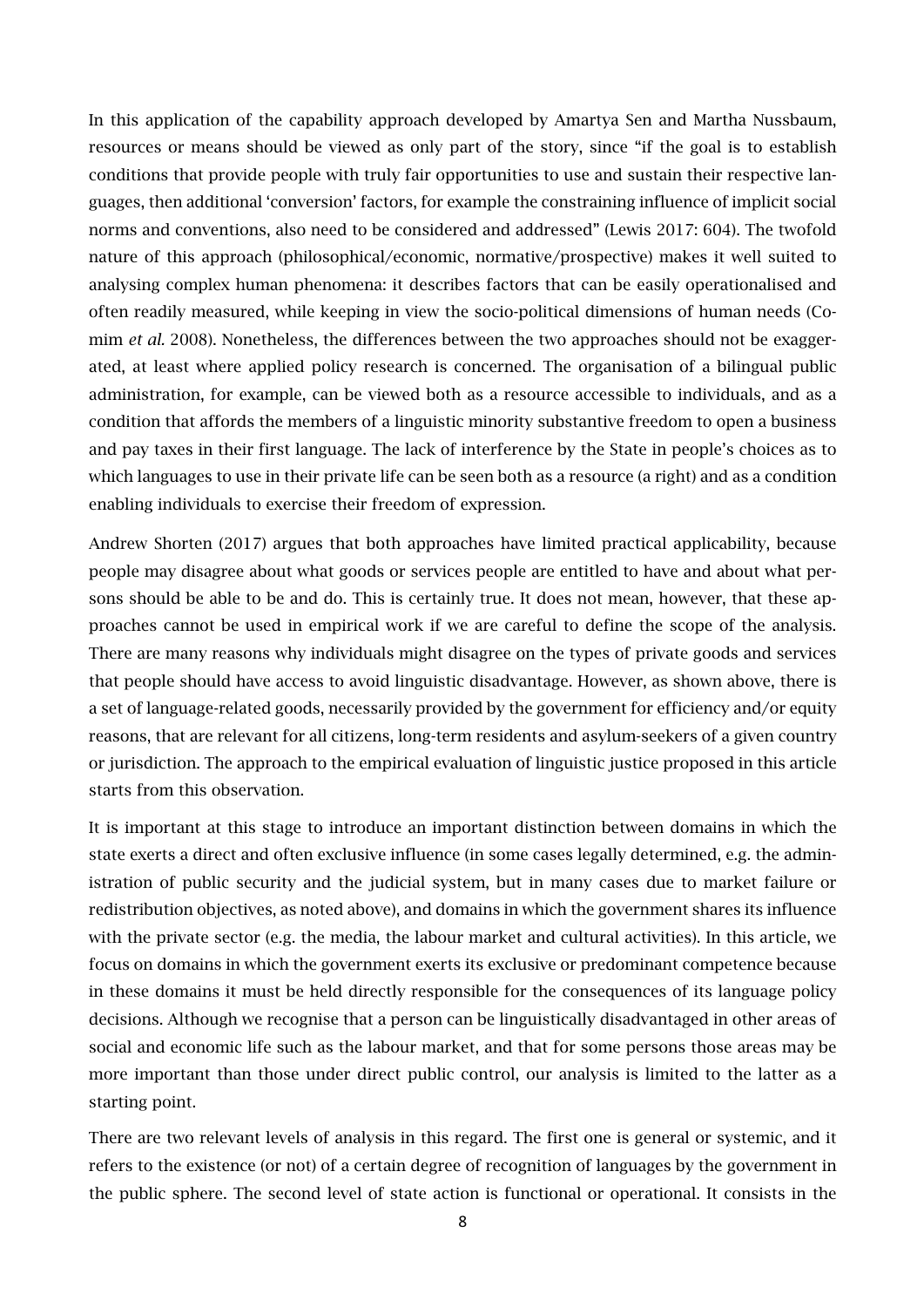concrete decisions of the government as to what languages to use (or not) in three broad domains in which the state and subordinate public authorities exert exclusive or predominant competence, that is:

- a) Law and order, the minimal infrastructure necessary for a functional society, i.e., judicial authorities such as courts and tribunals, and public security systems (police and prisons). Also, legal texts and decrees or other official communications belong to this category.
- b) Administration, the agencies necessary for the smooth working of a government, i.e. the general registry office, the tax office, and the migration office, including relevant public communication in these areas.
- c) Essential public services found in the public sector in most countries of the world, such as the public health care system (e.g. hospitals) and emergency centres, especially for asylumseekers and refugees.<sup>7</sup>

Education, of course, is another important public service. It raises, however, many other issues related to language policy that lie beyond the scope of this article, most notably the influence exerted by the state on the linguistic repertoire of children and adults through education and vocational training. For the three domains of language policy, we focus on here, the most important contribution of education is to increase the state's capacity to train staff and employees so that they can provide certain services and information in the languages of autochthonous minorities and migrants. Access to formal schooling in one's first language(s), along with effective educational access to dominant or national languages, are clearly important dimensions of linguistic justice, but pose theoretical and methodological challenges in indicator design that we cannot address adequately here.

Having limited the scope of the evaluation of linguistic justice in this article to the three domains listed above, the next question is, what type of rights can be granted by the government to minorities in these core domains. Building on Heinz Kloss's (1977) distinction between toleration-oriented and promotion-oriented rights, Alan Patten (2009) identifies three general classes of language rights: (1) toleration rights, (2) norm-and-accommodation rights, and (3) promotion rights. Toleration rights guarantee members of a society freedom of expression in the language of their choice; they are "protections individuals have against government interference with their private language choices" (Patten 2009: 107). Norm-and-accommodation rights aim at facilitating communication in the local dominant language (what Patten calls "normal public language") in certain public contexts for those who are not fluent in it; they ensure access to certain forms of assistance such as interpreters in trials, immersion education programmes or provision of services by bilingual staff. Finally, promotion rights proper are "not contingent on a lack of proficiency in a 'normal' public language. A person

<sup>&</sup>lt;sup>7</sup> On problems associated with language diversity in the public health care system see Segalowitz and Kehayia 2011); as well as Vecchiato, Gerolimich, and Komninos (2015).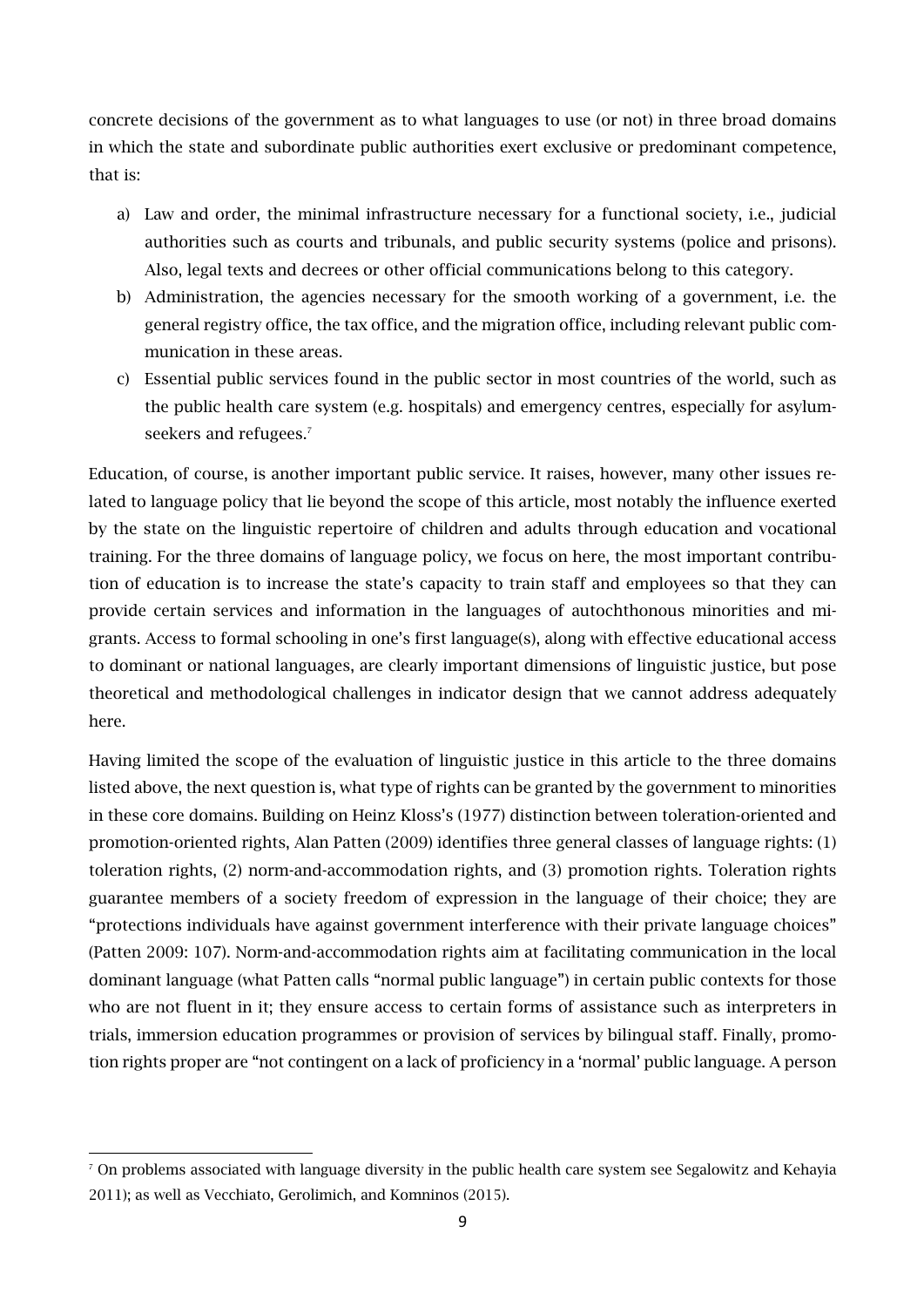is free to exercise her promotion rights in a minority language even if she is quite fluent in the majority language" (Patten 2009: 109).

In Patten's view, one (and only one) language typically qualifies as the "normal" public language by virtue of its use in different domains, e.g. the courts and legislatures, and in the delivery of public services and in education. In our view, however, this notion of "normal public language" is problematic. Although in many states or regions official monolingualism is *de jure* or *de facto* the norm, we see no need to naturalise a monolingual view of the State as a benchmark. Rather, we propose to treat the choice of a "normal" public language as just one language policy among various alternatives. Whatever alternative is chosen, the fundamental language policy will create an initial distribution of resources that may require various forms of compensation. These "compensation rights" should not be treated as promotion rights proper, as Patten's approach might suggest, but as a *re*distributive measure to compensate the distributive effects of the fundamental language policy. In other words, they are better seen as a consequence of a benchmark conception of linguistic justice that applies to all citizens.

Focusing on compensation rights rather than promotion rights, then, it is possible to develop a modified set of linguistic rights defining what we name a "minimum threshold of linguistic justice" that many could accept as reasonable. Some authors use the term "sufficiency principle" for such a minimal set of rights (e.g. Nielsen and Axelsen 2016); discussions in global policy forums use the concept of "social protection floors" (Deacon 2013). Our proposed minimalist (but operative) view of linguistic justice considers three types of rights derived from our modification of Patten's framework:

- a) Toleration. As above, the presence or not of measures aimed at interfering with individuals' private language choices.
- b) Accommodation. In this article, this refers to the degree to which different publicly provided language-related goods in key areas of government competence (as already described) are available and accessible to people with different linguistic repertoires.
- c) Compensation. This refers to the presence of some form of compensation for the adjustment costs associated with government fundamental language policy even if speakers of minority languages are reasonably proficient in the official language(s).

Note that the three types of rights can be viewed as a continuum spanning three degrees of inclusion of individuals' preferences by the policy maker. Toleration simply requires the respect of freedom from interferences of the government in private life language decisions, accommodation refers to the objective practical need of the speaker to be understood, while compensation is a dimension that assumes a partial entitlement to the satisfaction of linguistic preference irrespectively of the concrete practical needs of the speaker.

#### 5 Accounting for Language Demographics and Cost-Benefit Trade-Offs

There is a fourth important aspect of the State's language policy regime that should be taken into account when assessing the impact on linguistic justice of various measures in favour of minorities.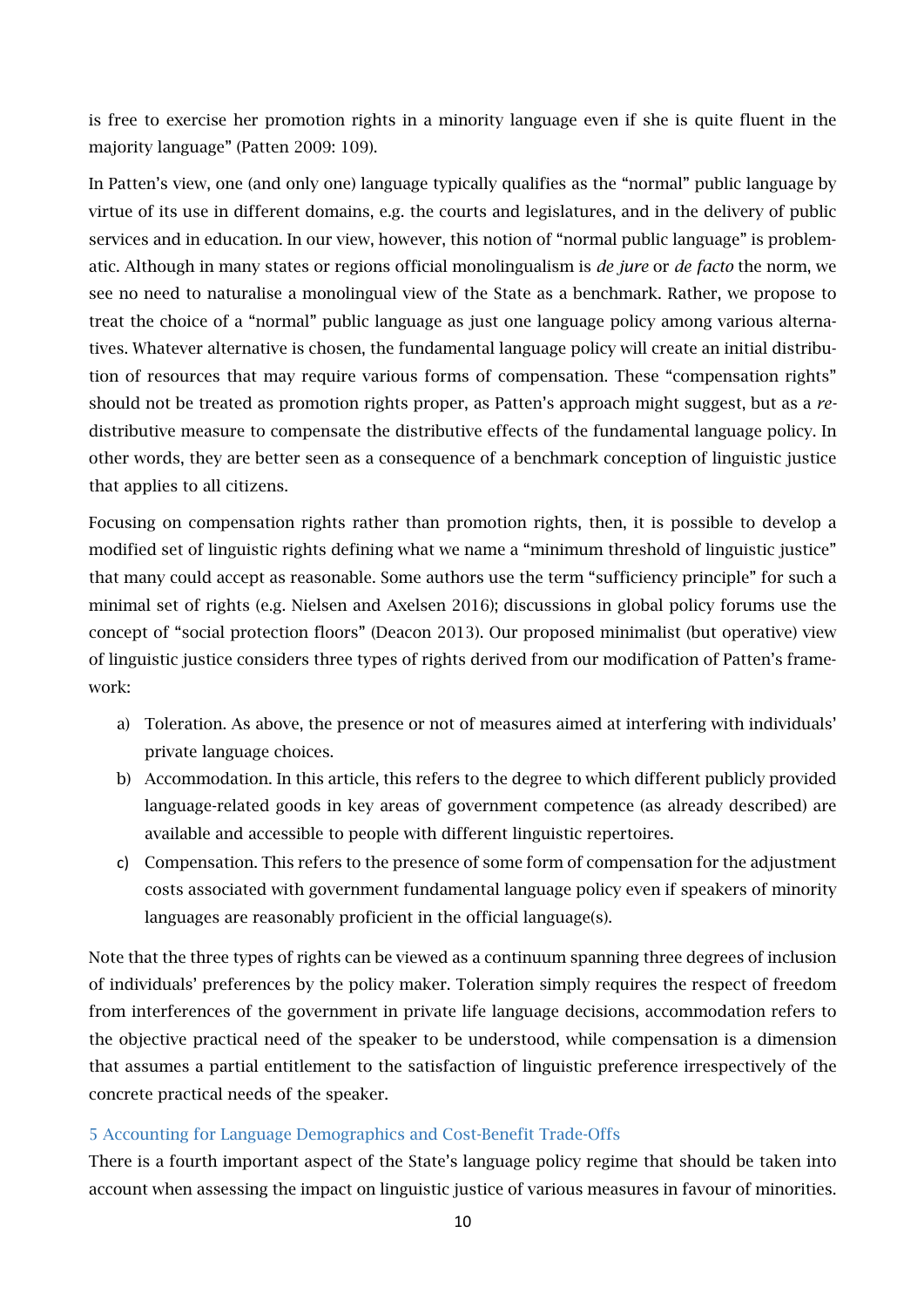This arises from the unequal numbers and distribution of minority language communities. While the issue is easily described, it is more challenging to incorporate it into the definition of a minimum threshold.

We begin by noting that it is common practice in different countries to allow for the provision of goods in minority languages only when "numbers warrant". A report of the United Nations Special Rapporteur on minority issues (2017: 26) provides some useful examples in that respect. US federal equality legislation mandates that the threshold for the use of minority languages in federal services is 10,000 people; in Finland, a variety of public services is guaranteed in municipalities where at least 3,000 people are members of a minority; in Canada, the threshold for access to federal public services in both English and French in big cities is 5,000 people, while other public services are provided in additional languages where there are sufficient concentrations of indigenous people or immigrants.

Intuitively, such an approach seems reasonable; it clearly responds to the fact that there are extra costs entailed in providing services in languages beyond those included in the fundamental language policy. Such costs are more readily justified when there are many recipients of the extra services. The question is how to formalize this principle so as to evaluate the relative fairness of different situations, taking into account the fact that there may be many language minorities of different sizes within a given jurisdiction.

In this paper we adopt an indicator based on constitutional economics (Wickström and Gazzola 2020), which takes into account the relationship between the costs of production of a languagerelated good and the number of beneficiaries of the policy (i.e. the cost elasticity,  $\sigma$ ), as well as the size of the minority in absolute terms *n* and the total size of the population in the jurisdiction *P*. The formal derivation of this "indicator of official recognition" will not be repeated here, but an intuitive explanation may help clarify its importance within our overall approach to building an index of linguistic justice. Crucially, this indicator involves the definition of a critical (or threshold) value *n\** of the size of the minority for which provision of some administrative or public services is estimated to be efficient (i.e. benefits are equal to or exceed costs of the publicly provided languagerelated good). This threshold is set by the analyst, as explained below.

In keeping with the overall approach outlined earlier, the authors begin with a theoretical starting point or benchmark according to which *all* languages within a given jurisdiction are recognized (all individuals have the same rights), and the jurisdiction is "punished" (that is, loses points according to this indicator) for failing to give recognition to some languages (i.e. removing the rights from some people). In other words, the model starts from a theoretical situation of equity and assesses whether deviations from that equity are justified (in terms of public policy) on efficiency grounds. If providing rights to speakers of a certain language would be efficient (estimated benefits exceed estimated costs), there would be no allowable justification for removing these rights.

The interesting situation occurs when the costs are higher than the benefits in a cost-benefit calculation. In this case, providing the language-related good in the minority language would imply a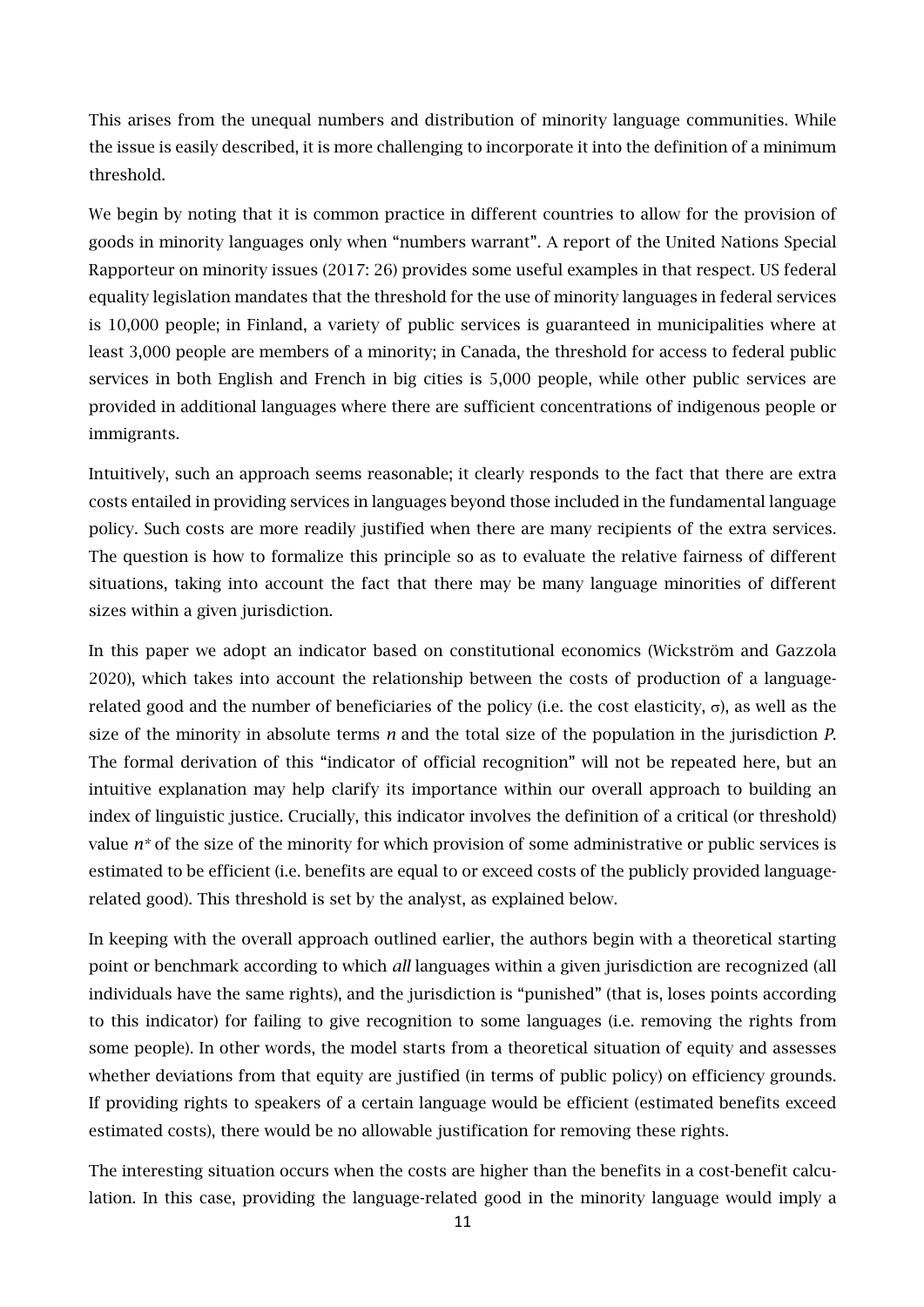deliberate redistribution in favour of the minority, at the cost of an efficiency loss for the entire population in the community. If the language-related good is not provided, the jurisdiction would lose points for the inequality entailed by denying rights to the speakers of that language, but the magnitude of this "punishment" would be mitigated by taking into account the loss in efficiency that the provision of the good would entail. In other words, the indicator is designed to capture, in a quantifiable way, the classic trade-off between efficiency and equality in welfare economics, applied here to the provision of language-related goods.

In practice, the analyst first must determine in which languages provision of the language-related good is guaranteed. For those languages, the indicator value *I* is set equal to one. In the second step, the analyst estimates the value *n\** equal to the minimal size of a minority community for which the provision of rights would be efficient in the cost-benefit sense. This value is then compared to the number of speakers *n* of each minority language without recognition. If *n* exceeds *n\** and the language receives no recognition, the value of the indicator for that language is zero (the "punishment" is maximum, i.e. one). However, if the size of the minority is smaller than *n\**, the size of the "punishment" will be less than one (mitigation due to taking the efficiency gain into account), and so the indicator will have a value somewhere between zero and one.

For those readers interested in how the calculation is done, the indicator is defined by the following expression:

$$
I = 1 - \frac{n}{P - n} \frac{P - n^0}{n^0}
$$
 (1)

with

$$
n^0 = \sigma n + (1 - \sigma)n^*
$$
 (2)

If the language-related good in question is non-rival, i.e. it causes only fixed costs,  $\sigma$ =0 and  $n^{\circ}$ =*n\**. If the language-related good is not perfectly non-rival, one must find  $\sigma$  from the cost function. The exact definition to be used is found in Wickström and Gazzola (2020):

$$
\sigma = \frac{c(n^*) - c(n)}{n^* - n} \frac{n^*}{c(n^*)}
$$
\n<sup>(3)</sup>

I.e., one has to estimate the cost function  $c(n)$  for the provision of the language-related good. This estimate becomes especially easy if the cost function can be written as  $c(n)=k+\lambda n$  with fixed costs  $\kappa$ and constant marginal costs  $\lambda$ . Then,  $\sigma = n^*\lambda/(\kappa + n^*\lambda)$ . As a rule of thumb, if the language policy involves the provision of both a non-rival good and a rival good,  $\sigma$  can in most cases be set at 0.5.

Finally, the aggregate value of the indicator *I* is calculated for the jurisdiction being evaluated. This is accomplished by summing the scores for each language, whose contribution is weighted by the relative size of that language minority relative to the sum of all minorities residing in the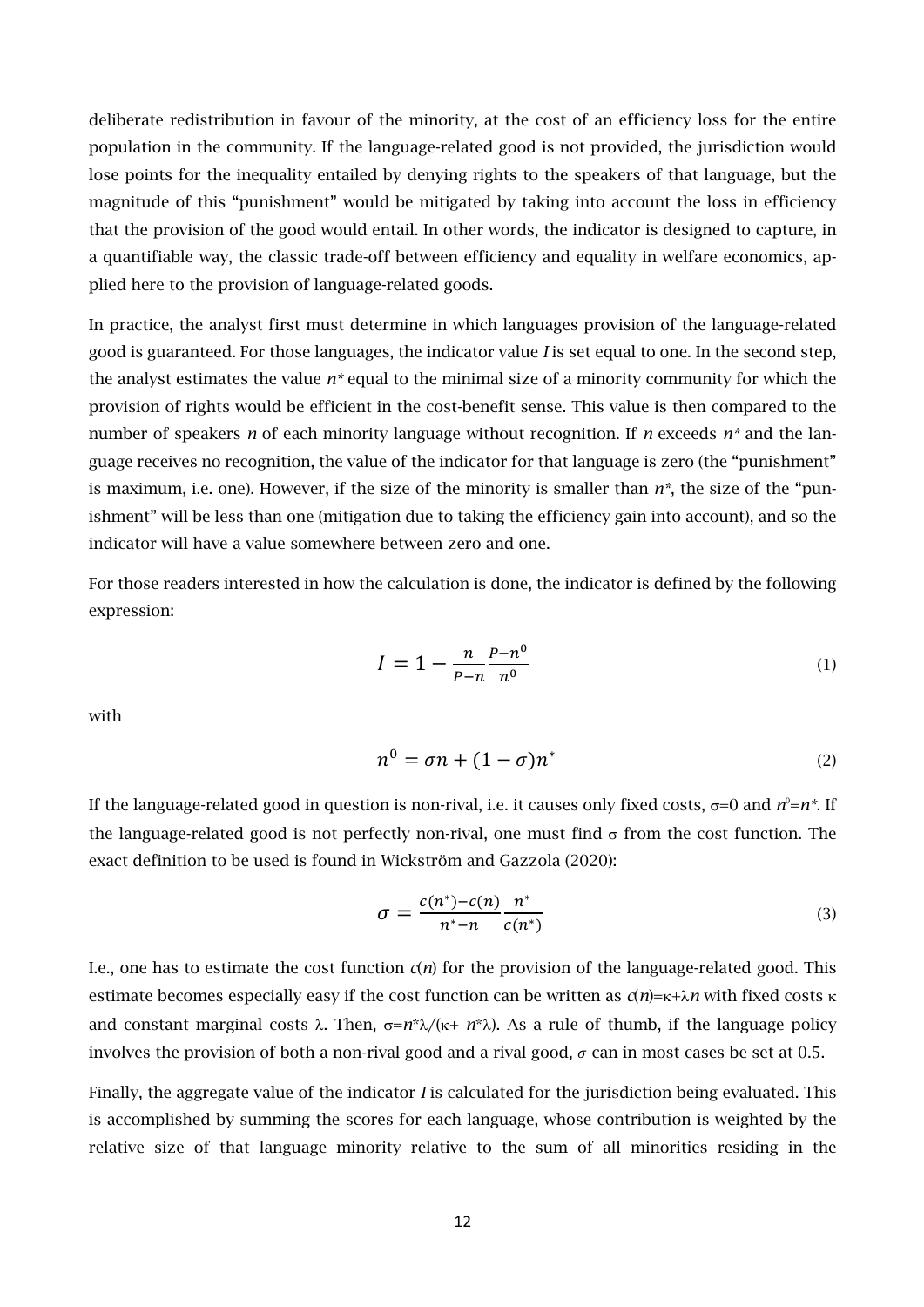jurisdiction. This ability of *I* to summarize a complex demographic picture in a single figure makes it useful to all of the compensation-related indicators described in the following section.

#### 6 An Index of Linguistic Justice

Having mapped out the scope of the index to be designed, our next step is to consider what a suitable range of indicators might be. Taken together, those indicators should reflect explicitly or implicitly the three types of rights identified, that is, toleration, accommodation, compensation, and take into account practicability/costs. The indicators should also cover both the systemic level (i.e. the overall language regime) and the operational level of state action (i.e. law and order, public administration, and essential public services). Further, the indicators should be applicable to different groups of speakers affected by language policy, although not necessarily to the same extent. These include dominant/majority groups, traditional (autochthonous) minorities, minorities issuing from immigrations (e.g. resident migrants, asylum-seekers and refugees) sometimes named "new minorities".

The process of indicator design is based on a series of standard principles well summarised in Atkinson, Cantillon, Marlier, and Nolan (2002: 20-26) and in Maggino and Zumbo (2012). First, an indicator should identify the essence of the problem (e.g. language-related disparities in access to legal documents) and have a clear and accepted interpretation; this means that there should be a general agreement that movement in a particular direction represents an improvement. Second, an indicator should be robust and statistically validated (i.e., it should be measurable in a way that commands general support, and the data employed should be regarded as reliable). Third, an indicator should be responsive to effective policy intervention and difficult to manipulate. 8

Ideally, we wish to measure the consequences of a policy, irrespective of the means by which results are achieved (e.g. financial inputs); hence, the indicators should focus on output and possibly outcomes of government actions. However, there are practical constraints involved. In order for an index to be useful, its indicators should be easy to populate with available data, and they should not be too many. For this reason, in this article we present indicators that can be populated with secondary data that are generally available or that are relatively easy to collect. Some of these indicators refer to the formal aspects of linguistic justice such as the presence of norms, whereas others focus on the substantive aspects of linguistic justice, that is, to what degree such norms are respected in practice. Conceptually, this is not entirely satisfying; however, one must balance theoretical finesse with empirical feasibility. Finally, we select just ten indicators as a point of departure, and we present some additional variants of them that could be adopted in applied research. As stated in the introduction, the purpose of this article is to stimulate debate (and perhaps experimentation) on the empirical evaluation of linguistic justice rather than present a definitive set of indicators.

A trial set of indicators is presented in Table 1. To facilitate comparisons, all indicators assume a simple value between 0 and 1 inclusive. Changes in the value of an indicator towards 1 are associated

<sup>8.</sup> On the problem of manipulating language-rights allocations, see Wickström (2020).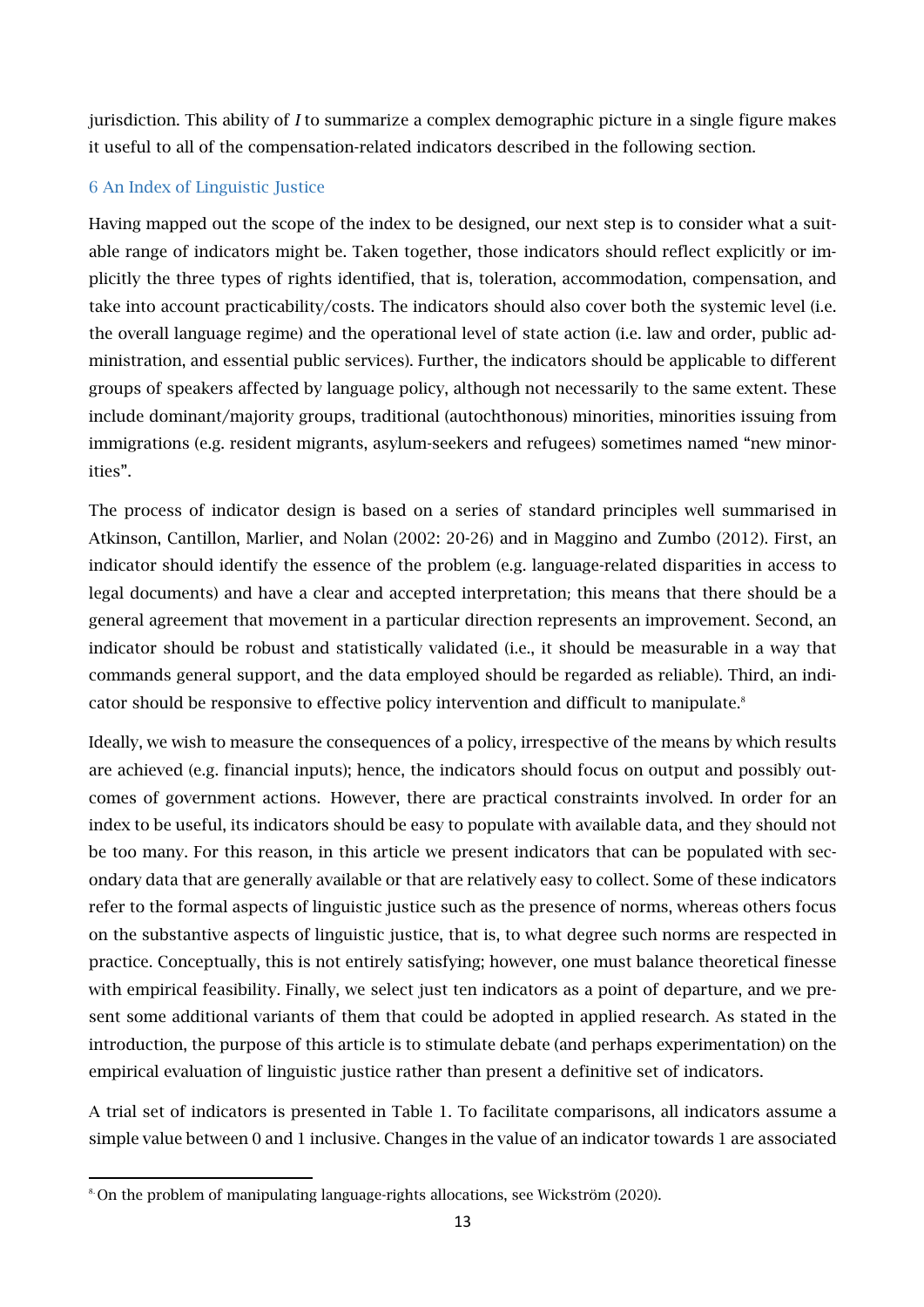with an increasing level of linguistic justice. The first column reports the dimension considered, the second the domain. The third column presents the indicator. The fourth column describes the characteristics of the corresponding good considered, while the last column presents the type of data necessary to populate the indicator.

#### INSERT TABLE 1 HERE

As noted earlier, the Index is to be used to compare jurisdictions that vary in size and in the composition of their minority populations. (We should note here that the term "jurisdiction examined" in the indicator description may refer to a country or to a region within a country, while the term "sub-jurisdiction" refers to an institutional level immediately below the one being examined. Because of the challenges involved in making such comparisons, half the indicators (1-3, 7, 8) deliberately involve non-spatial and non-rival goods (pure collective goods) whose costs are independent of the number of beneficiaries and the size of the jurisdiction. This makes comparisons easier. The additional costs of translating web-pages into additional languages, for example, depends simply on the number of pages to be translated. At the opposite extreme, we find that essential services (as in indicators 4 and 10) typically involve spatial and partially (or fully) rival goods (because they suffer from congestion). For example, the additional costs to provide services in different languages in a centre for asylum-seekers are dependent on the number of the centres, which in turn depends both on geographical factors and the number of the individuals assisted. At the intermediate level, we find partially-rival and non-spatial goods (indicators 5 and 6), and spatial but non-rival language-related goods such as bilingual street signs (indicator 9). It is important to keep the spatial dimension in mind when comparing countries of different size and different geopolitical locations.

The first two indicators refer to the dimension "toleration" and to individuals' capability of expressing themselves in their preferred language. They are couched in negative terms: "Absence of legislation or measures restricting the use of any language in the private life of residents in the jurisdiction examined", and "Absence of legislation or measures forbidding the written public use of any language by businesses", possibly under the condition "that a translation in the local dominant language is available." Both indicators are self-explanatory. They can take the value zero or one. Indicators 1 and 2, therefore, describe the presence of toleration on the whole territory being examined; in this sense, toleration is a non-spatial non-rival good. The first indicator can be made more demanding, e.g. by requiring the absence of measures restricting the use of any language in the private life of residents and in fully private schools.

Indicators 3 and 4 reflect the accommodation dimension in the domains Law and Order as well as essential public service. Indicator 3, "Existence of the right to language assistance in one's first language during trials in criminal proceedings," can be applied to citizens, resident migrants or tourists alike. A better indicator would refer to the actual implementation of this right rather than its existence (e.g. "Proportion of trials (criminal proceedings) in which a defendant receives language assistance in his/her first language"), but data to populate this indicator would be very difficult to collect from official sources. The specification "criminal proceedings" deliberately emphasises the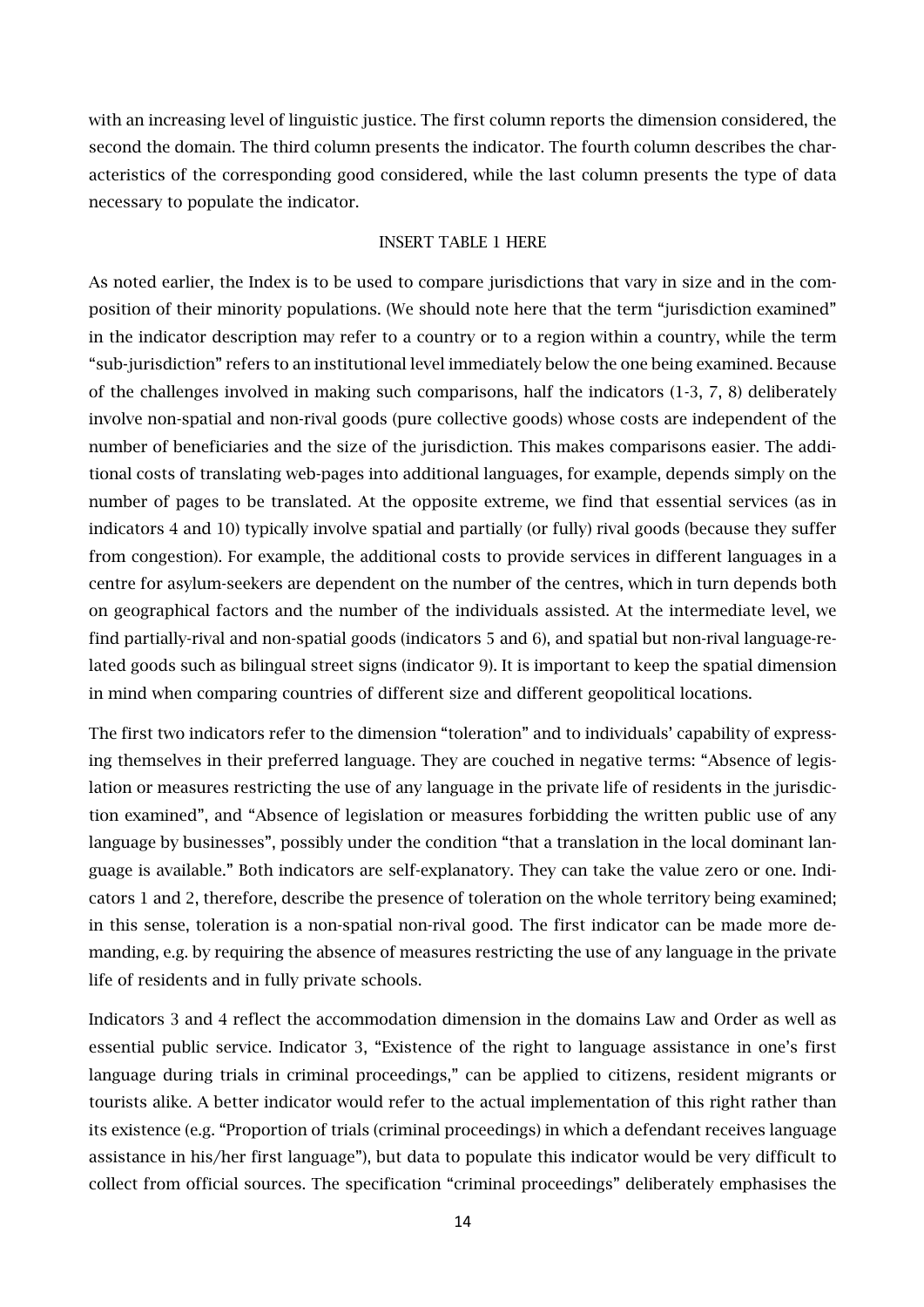importance of linguistic mediation in criminal justice (United Nations Special Rapporteur on minority issues 2017: 29), but the indicator of course could be made more general by removing this specification. Indicator 4, "Proportion of centres for asylum-seekers in the jurisdiction examined employing staff or linguistic mediators fluent in at least one non-official language relevant for the asylum seekers (corrected for the total number of asylum-seekers and the total population of the country)", is a proxy to assess the capacity of a government to deal with foreigners in situation of crisis. The correction for the number of asylum-seekers and the size of the country should reflect both the fixed costs and variable costs involved. A more precise indicator perhaps would be "Proportion of refugees and asylum-seekers who received assistance in their first language for initial administrative procedures" per unit of time, but again it could be very difficult to obtain data to populate this indicator.

The remaining indicators refer to the compensation dimension. Unlike the accommodation dimension, they do not require the satisfaction of a practical need, since the possibility of using one's language in communication with local authorities often carries symbolic importance even if the members of the minority group are reasonably proficient in the local dominant language (e.g., most Welsh speakers are proficient in English, too). Symbols and identity issues matter in language policy. Providing public goods in the local minority language is not only a tool for status planning, but also a form to recognise the cultural dignity of speakers and to provide symbolic compensation for inequalities caused by the State original language choice, especially for traditional minorities. The concept of "first language" could be replaced by "mother tongue" or "heritage language"; what matters is the importance that minority speakers attach to their language of identity, even if they did not acquire oral fluency or literacy in it. These indicators, therefore, do not impose any specific hierarchy on languages of a territory, but are responsive to how those languages are perceived by their speakers. The two systemic indicators, 5 and 6, address the explicit formal legal/administrative status of the languages spoken, whereas the operational ones, 7-10, are concerned with the actual implementation of language rights.

The aggregate "indicator of official recognition," explained in section 5, is employed in both indicators 5 and 6, which differ according to the type of minority considered. The former focuses on traditional/autochthonous minorities, while the latter is concerned with resident "new minorities" with or without citizenship. As outlined earlier, the researcher should choose a threshold value *n\** for both indicators as well as the value of  $\sigma$  (variables describing the dependence of costs of implementation on the size of the minority) and consistently apply them to languages spoken in the jurisdiction to compute the aggregate *I.* The indicator reflects the *potential* implementation of formal legal and administrative rights as the minimum form of systemic recognition. Such rights *per se* are non-rival and non-spatial, but their implementation can be partially rival. For example, one of the most basic forms of recognition of a language is the right to use it in written communication with state offices. The right as such is a public good, but providing answers to individual correspondence in a minority language requires officials to possess a capacity in that language. The actual costs incurred by this requirement vary widely, however. In Slovakia, for example, residents can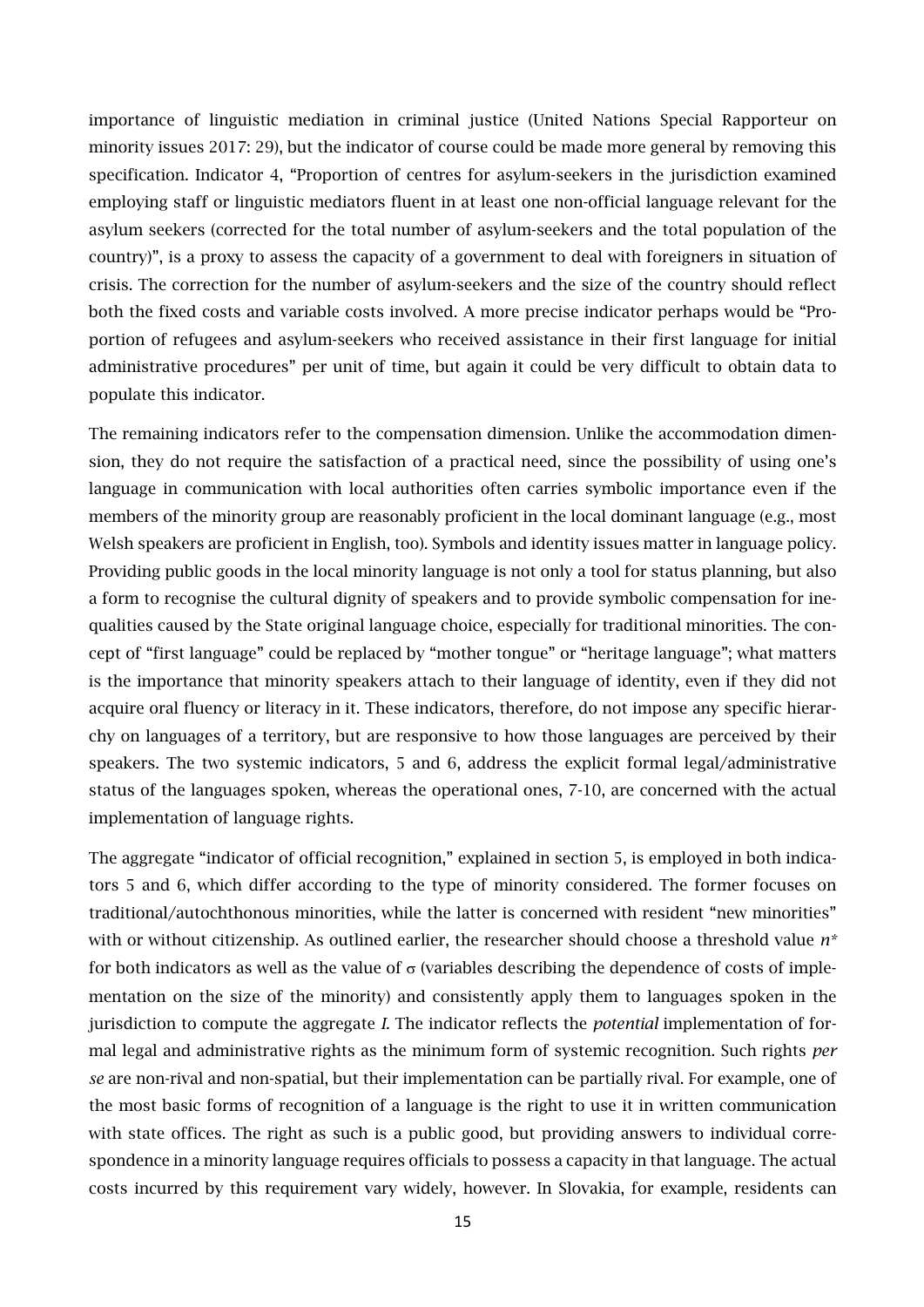legitimately use Czech when they write to authorities, although this language is not official; if the correspondence is answered in Slovak, no additional capacity is needed and the good is almost nonrival. In Amsterdam in the Netherlands one can write in English to public authorities, although this is not an official language of the country; here too, depending on the mastery of English by a typical public servant, the additional capacity might be negligible. For indicator 5, an alternative source of data to feed the indicator could be the availability of official information in the minority language pertaining to elections or other processes involving decision making in public life (see United Nations Special Rapporteur on minority issues 2017: 35).

Indicators 7-10 directs the focus towards the actual implementation of language policy. A challenge common to all *de facto* evaluation is the availability of reliable data, and we have commented on this issue as it applies to each proposed indicator. Indicators 7 to 10 deliberately focus on citizens, but potentially they can be used for residents too, depending on the scope of applied research.

Indicator 7, "Proportion of legally binding documents such as laws and regulations published online per year in the languages spoken in the jurisdiction examined (weighted across citizens and indicator *I* of recognition of individual languages)" relies, in the first instance, on the state maintaining a registry of legal documents in its languages. Since lawyers, citizens and advocacy groups are likely to depend on such official registries for authoritative versions of the laws and regulations in any given language, this seems to be an appropriate way to gauge their effective availability. We specify "online" since this type of good is non-spatial and non-rival (contrary to the paper version).

For the sake of illustration, take the example of a jurisdiction with 100,000 inhabitants and three minority languages spoken by 30,000 persons. Language *A* is the preferred language of 15,000 persons (equivalent to 50 percent of individuals belonging to minority groups), language *B* is spoken by 10,000 persons (equivalent to 33 percent of individuals belonging to minority groups), and language *C* is spoken by 5,000 people (equivalent to 17 percent of individuals belonging to minority groups). The value of indicator 7 is 1.0000 if all documents are available in all three minority languages.9 In other cases, the indicator must be calculated with the help of the formula for the indicator of recognition taking the size of the minorities into account. We assume that  $n^*=12900$  and  $\sigma=0$ . Case (i), non-recognition: the indicator *I* for language *A* is then 0 (it is efficient in the cost-benefit sense to provide the language-related good in language *A,* non-providing it would be inefficient) and for languages *B* and *C*, 0.25 and 0.64, respectively. The value of indicator 7 is therefore 0.1913 if no documents are available in any of the minority languages. <sup>10</sup> Case (ii): documents are only published in the biggest minority language; the value is  $0.6913.^{\text{n}}$  Case (iii): all documents are published in language *A*, 50 percent of the documents in language *B*, and only 5 percent in language *C*; the value of the indicator is  $0.8181.^{12}$ 

 $90.5*1+0.33*1+0.17*1$ .

<sup>10</sup> 0.5\*0+0.33\*0.25+0.17\*0.64

 $11$  0.5\*1+0.33\*0.25+0.17\*0.64.

 $12$  0.5\*1+0.33\*(0.5\*1+0.5\*0.25)+0.17\*(0.05\*1+0-95\*0.64).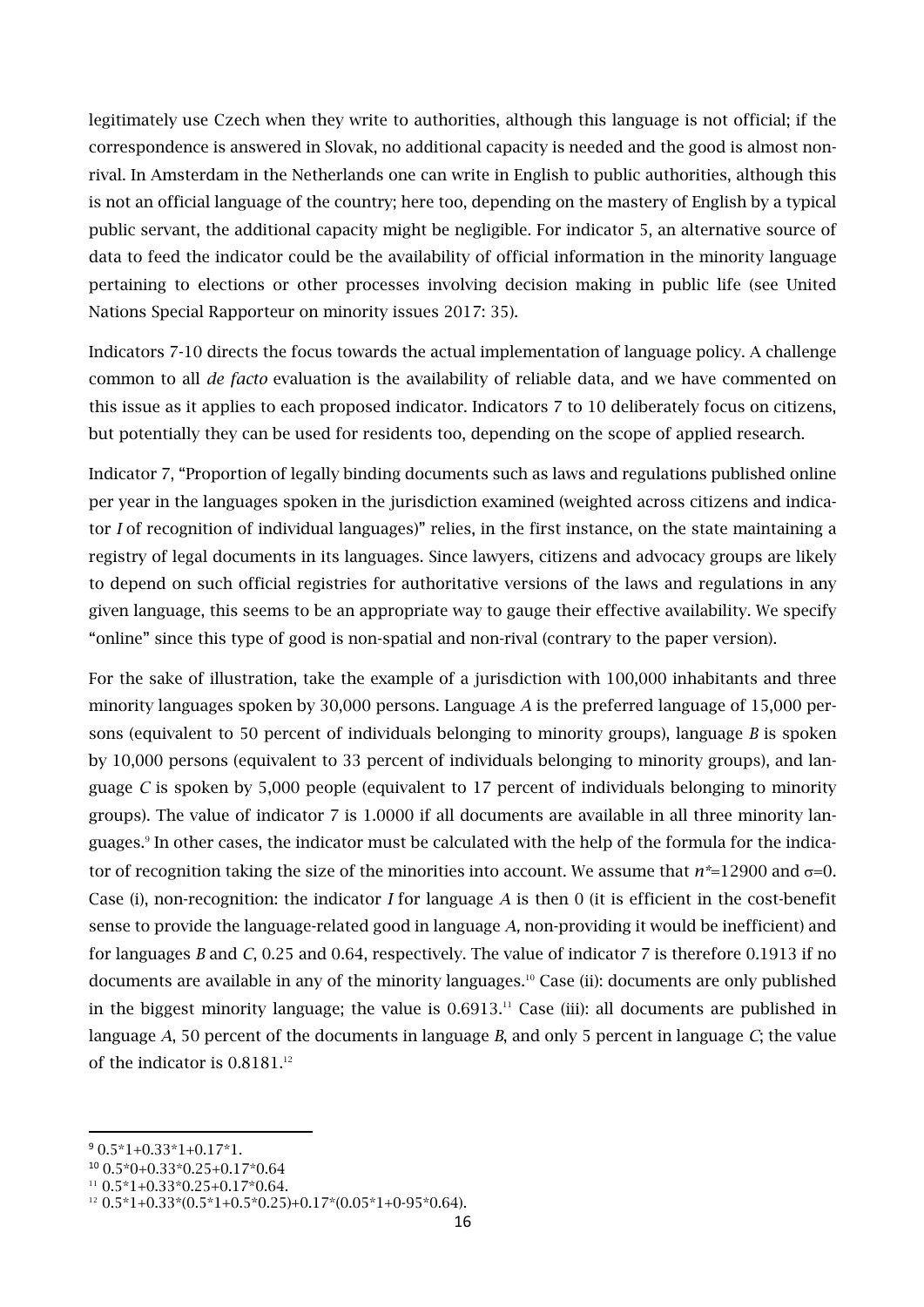Although in case (ii) 50 percent of minority speakers receive no information in their preferred language, the two smallest languages give rise to higher indicators of recognition than zero in the absence of rights as explained in section 5. The injustice of not providing rights is mitigated, from the point of view of society, by avoiding the efficiency loss that rights provisions would cause. Per person these costs are mirrored in the indicator value that is more than 2.5 times as high for minority *C* as for *B*. Aggregated over the respective community (weighted by the size of the community) the difference is smaller, though.

Indicator 8, "Proportion of administrative forms of the tax office and the population registry released/published online per year in the languages spoken in the jurisdiction examined (weighted across citizens and the indicator of recognition of the individual languages)," is similar to indicator 7, but refers to the domain of public administration. The calculation of the indicator follows the same pattern as indicator 7. The indicator deliberately includes different types of administrative documents and reports the average proportions. For practical reasons, however, it may be necessary to limit the analysis to one type of document only. As for indicator 7, this indicator rewards substantive use of language in administrative procedures, rather than simple formal status.

Indicator 9, "Proportion of road signs available in languages spoken in the jurisdiction examined (weighted across citizens, the indicator of recognition of the individual languages, and administrative sub-units)," is self-explanatory. Data can be collected for a sample if no official register exists. The specification "average across administrative sub-units" means that the final value of the indicator depends on the arithmetical average of the proportions computed at the sub-unit level of the jurisdiction examined (in the case of Switzerland, for example, this would imply determining the weighted average across citizens per Canton and taking an average over all 26 Cantons, weighted by their populations). This is needed because some languages are spoken only at the sub-jurisdiction level and road signs are a spatial good. An alternative formulation is "One minus the proportion of citizens who cannot benefit from road signs in their first language on the territory of the administrative sub-units of the jurisdiction". Because of the spatial nature of road signs, however, this indicator is less precise than the other one. If bilingual signs, for example, are available only in the largest urban centres, or in areas where the linguistic minority is concentrated, it is difficult accurately to assess the benefit to individuals.

Indicator 10, "Proportion of public hospitals, health centres, and clinics in which consultations are available in the languages of the sub-jurisdiction examined (weighted across citizens, the indicator of recognition of the individual languages, and administrative sub-units)," is a proxy for bi- or multilingual health care services across the territory of the jurisdiction examined. A more precise indicator would be "Proportion of citizens in ward X who were treated in their first language in public hospitals or clinics in the sub-jurisdiction examined (average across the indicators of recognition of the individual languages and administrative sub-units), per year", where the specification "in ward X" could be adapted according to the circumstances. Possible examples in which the role of bilingual staff may be particularly crucial are "emergency rooms" or "psychological support". It could be very difficult, however, to find data to populate this indicator.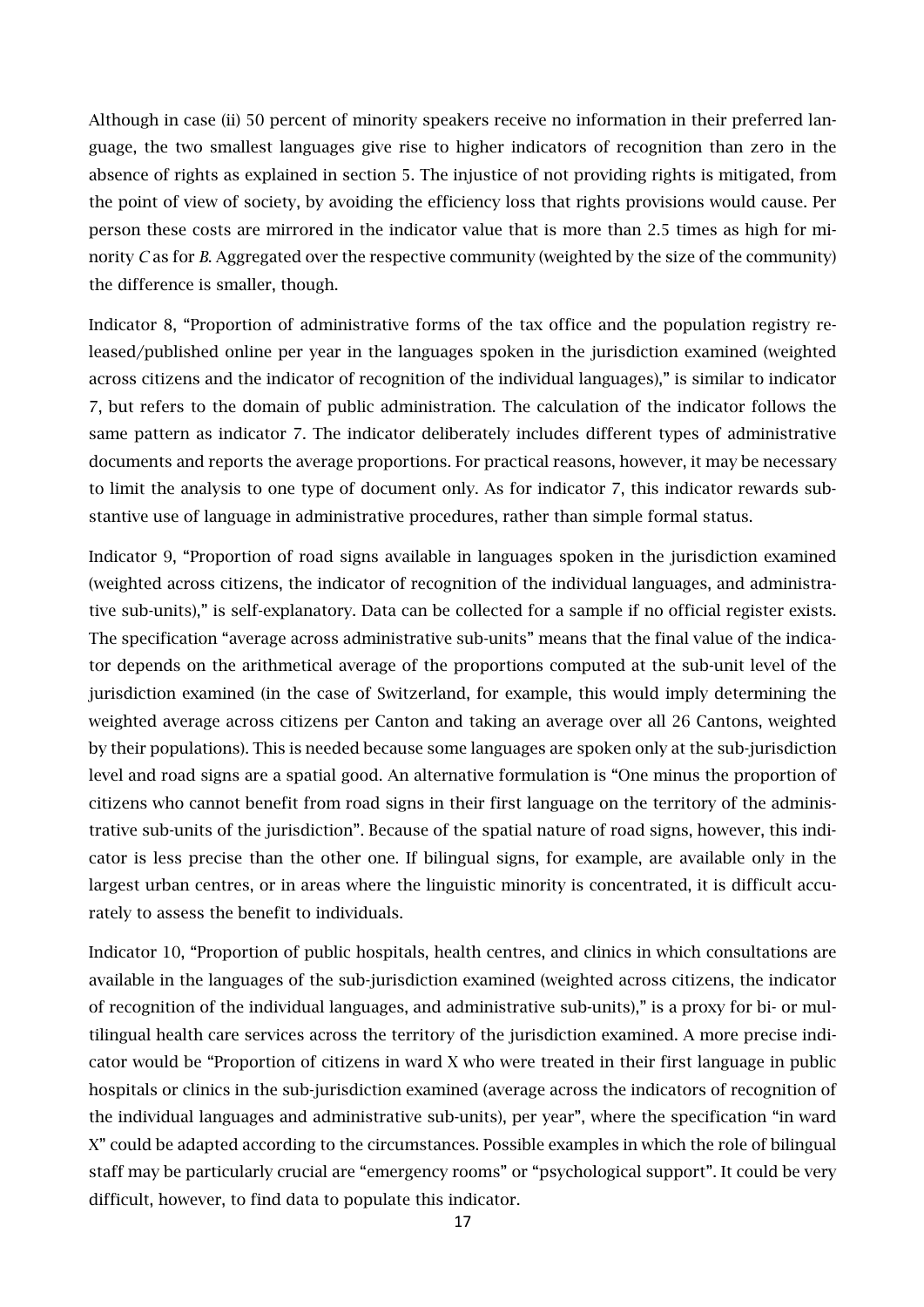The simplest way of producing a synthetic index of linguistic justice that lends itself to inter-regional and international comparison would be simply to add up the values of the ten indicators presented in Table 1. If we adopted this method, the level of linguistic justice in a jurisdiction would be defined in terms of an absolute score. Countries/regions would be compared on the basis of the total score, which could range between 0 and 10. Scores could potentially be organised in three ranges, e.g., low (score 0 to 3), medium (4-7) and high (8-10). Alternatively, researchers could attribute weights to the indicators, thereby valuing some dimensions of linguistic justice more than others. Further discussion and trial application of the indicators could help the development of such choices.

#### 7 Final remarks

An index of linguistic justice is open to the same kinds of criticism as other indices used at the international level for a broad range of purposes. The usual criticism is that such indices oversimplify a complex reality, and that their methodology is flawed. However, we welcome the prospect of such debates. As noted by Klugman, Francisco, and Choi (2011), the Human Development Index "should be understood as the starting point of a conversation about what we mean by development, rather than as its endpoint", and this accurately captures our own objective. We see current debates about linguistic justice, while stimulating, as too firmly ensconced in theory, rather than being engaged in a productive dialogue with data analysis, measurement and policy-making.<sup>13</sup> An index of the kind we have proposed could play an useful role in encouraging theorists to make greater use of empirical data to test their ideas, while prodding policy makers to look beyond the immediate social and political context to broader visions of the (linguistically) just society. As for any index, the choice of the number of indicators, the relevant dimensions to be monitored and the weights attributed to the indicators that made up an index rely, of course, on value judgements which can be criticized. However, as long as their methodology is clear, explicit and consistent, and their data reliable, indices and the resulting rankings may produce useful information and stimulate public debate. In certain cases, the systematic use of indices by countries, or, sometimes, their popularization in the media, can promote changes in public policy.

We are aware that there are already some examples of linguistic indicators being used to monitor various aspects of language use and vitality. One example is the *Montreal Index of Linguistic Integration* (Segalowitz and Ryder 2006), which measures the degree to which participants feel integrated into specific linguistic communities when using language involving everyday idiomatic expressions. <sup>14</sup> Another example is the *Multiculturalism Policy Index* (MPI) developed by Keith Benting and Will Kymlicka (2013). Nevertheless, these indices do not explicitly address the question of the effects of language policy on a community of speakers. To our knowledge, the only partial exception is the work of Guus Extra and Kutlay Yağmur (2012a, 2012b), who propose a series of indicators for the *European Index of Multilingual Policies and Practices*, intended as a descriptive tool "for

<sup>&</sup>lt;sup>13</sup> For a broader discussion of this issue, see Carens (2000).

<sup>&</sup>lt;sup>14</sup> See the related Canadian index of linguistic insecurity in Owens and Baker (1984).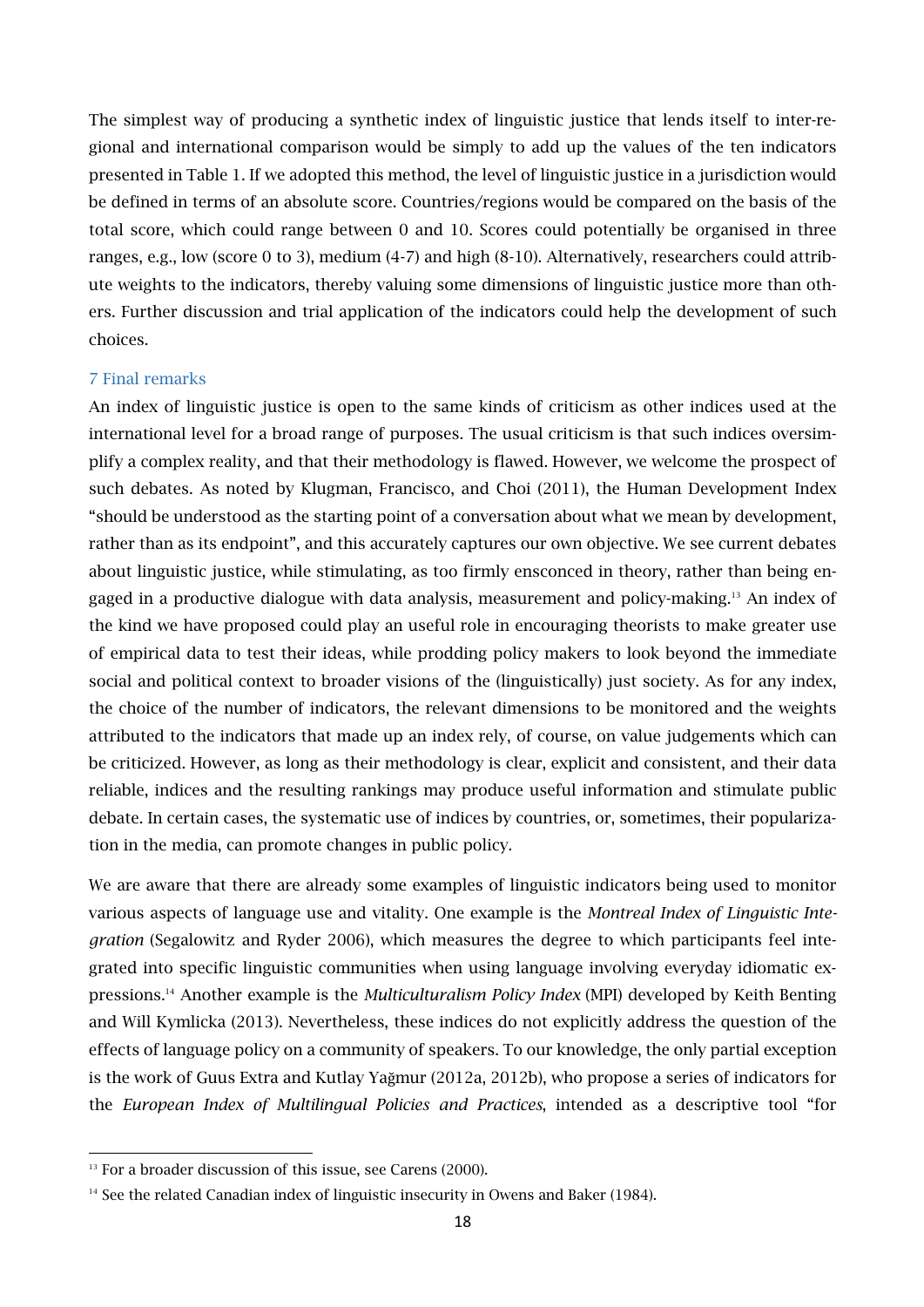awareness-raising at both the public and the political macro-level and for motivating key stakeholders across a variety of sectors, languages and countries to take action: no more and no less […] The proposed index is *not* meant to be a normative or prescriptive tool" (2012b: 2). The indicators developed by various authors in the report *Language Rich Europe* (Extra and Yağmur 2012a) concern a range of policy areas, including the use of languages in official documents and databases, education, business, media, and public services. These indicators, however, are specifically aligned with documents and recommendations on multilingualism produced by the European Union and the Council of Europe (e.g., teaching two foreign languages in the school system, and using the media to support foreign language learning though subtitling instead of dubbing). As such, they do not have general validity outside the European context.

In conclusion, all states make language policy decisions that have far-reaching implications for the lives of their citizens and residents. It is worth reiterating that some government language choices, all other things being equal, create more disparities than others, and certain policies are more effective than others in reducing or mitigating linguistic disadvantage. Rather than aiming at definitive, one-size-fits-all solutions to the problem of linguistic justice, we see prospects for greater progress through the development of a system of theory-based indicators that policy makers can use to nudge language policy towards incremental improvements over time. Multilingual education and training as well as translation are clearly central instruments in that respect. One means for governments to positively influence the evolution of the indicators presented in this article is by training civil servants to work in more than one language and investing in translation and interpreting in public services, especially in the health sector and in emergency and support services for migrants and asylum seekers. Such practical measures can have measurable effects on decreasing linguistic disadvantage for different groups of people in a jurisdiction.

#### References

- Alcalde, Javier (2018) "Linguistic justice: An interdisciplinary overview of the literature ", in Gazzola, Michele, Torsten Templin, and Bengt-Arne Wickström (eds.) *Language Policy and Linguistic Justice: Economic, Philosophical and Sociolinguistic Approaches*, pp. 65-149. Berlin: Springer.
- Atkinson, Anthony, Bea Cantillon, Eric Marlier, and Brian Nolan (2002) *Social indicators. The EU and social inclusion*. Oxford: Oxford University Press.
- Benting, Keith and Will Kymlicka (2013) "Is there really a retreat from multiculturalism policies? New evidence from the multiculturalism policy index", *Comparative European Politics,* 11 (5), pp. 577-598.
- Bonotti, Matteo (2017) "Political liberalism, linguistic diversity and equal treatment", *Journal of Multilingual and Multicultural Development,* 38 (7), pp. 584-594 https://doi.org/10.1080/01434632.2016.1192179.
- Bonotti, Matteo and Diarmait Mac Giolla Chríost (eds.) (2019) *Linguistic justice in an interdisciplinary context*. Special issue of *Sociolinguistica*, vol. 33.
- Carens, Joseph H. (2000) *Culture, Citizenship, and Community: A Contextual Exploration of Justice as Evenhandedness*. Oxford: Oxford University Press.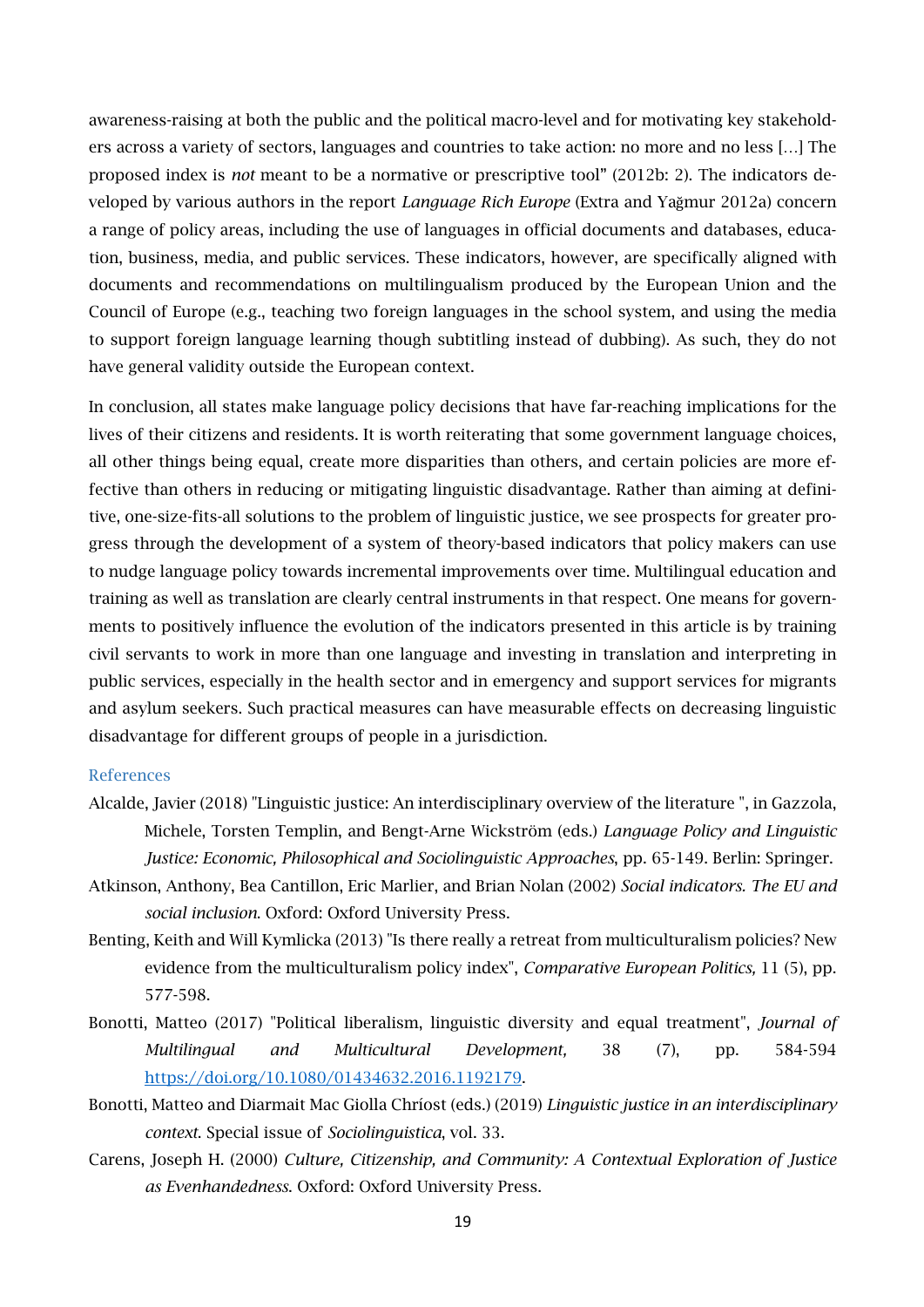Carey, Brian (2019) "The preference satisfaction model of linguistic advantage", *Critical Review of International Social and Political Philosophy,* 22 (2), pp. 134-154 https://doi.org/10.1080/13698230.2016.1270905.

Castellani, Arrigo (1982) "Quanti erano gli italofoni nel 1861?", *Studi linguistici italiani,* 7, pp. 3-26.

- Comim, Flavio, Mozaffar Qizilbash, and Sabina Alkire (eds.) (2008) *The capability approach: Concepts, measures and applications*. Cambridge: Cambridge University Press.
- Cornes, Richard and Todd Sandler (1996) *The theory of externalities, public goods, and club goods* (2nd). Cambridge (UK): Cambridge University Press.
- De Mauro, Tullio (1963) *Storia linguistica dell'Italia unita*. Bari: Laterza.
- De Schutter, Helder (2007) "Language policy and political philosophy: On the emerging linguistic justice debate", *Language Problems & Language Planning,* 31 (1), pp. 1-23.
- De Schutter, Helder and David Robichaud (eds.) (2015) *Linguistic justice. Van Parijs and his critics*. Critical Review of International Social and Political Philosophy (Volume 18, Issue 2): Special issue of
- de Varennes, Fernand (1996) *Language, minorities and human rights*. The Hague ; Boston: Kluwer Law International.
- Deacon, Bob (2013) *Global social policy in the making: The foundations of the social protection floor*. Bristol: Policy Press.
- Desai, Sonalde and Amaresh Dubey (2010) *Human Development in India: Challenges for a Society in Transition*. Oxford: Oxford University Press.
- Extra, Guus and Kutlay Yağmur (eds.) (2012a) *Language rich Europe. Trends in policies and practices for multilingualism in Europe*. Cambridge: Cambridge University Press/British Council.
- Extra, Guus and Kutlay Yağmur (2012b) "Towards a European index of multilingual policies and practices", *RECODE Working Paper Series,* (8).
- Gazzola, Michele (2014) *The evaluation of language regimes. Theory and application to multilingual patent organisations*. Amsterdam: John Benjamins.
- Gazzola, Michele, Torsten Templin, and Bengt-Arne Wickström (eds.) (2018) *Language Policy and Linguistic Justice. Economic, Philosophical and Sociolinguistic Approaches*. Berlin: Springer.
- Grégoire, Henri Jean-Baptiste (1794) *Rapport sur la nécessité et les moyens d'anéantir les patois et d'universaliser la langue française*, Convention nationale. Paris.
- Iannàccaro, Gabriele, Federico Gobbo, and Vittorio Dell'Aquila (2017) "The assessment of sociolinguistic justice: Parameters and models of analysis", in Gazzola, Michele, Torsten Templin, and Bengt-Arne Wickström (eds.) *Language Policy and Linguistic Justice: Economics, Philosophical and Sociolinguistic Approaches* Berlin: Springer.
- Johnson, David Cassels (2013) *Language policy*. Basingstoke: Palgrave Macmillan.
- Kloss, Heinz (1977) *The American bilingual tradition*. Rowley (MA): Newbury House.
- Klugman, Jeni, Francisco Rodriguez, and Hyung-Jin Choi (2011) "The HDI 2010: new controversies, old critiques", *Journal of Economic Inequality,* 9, pp. 249–288.
- Kymlicka, Will and Alan Patten (eds.) (2003) *Language rights and political theory*. Oxford: Oxford University Press.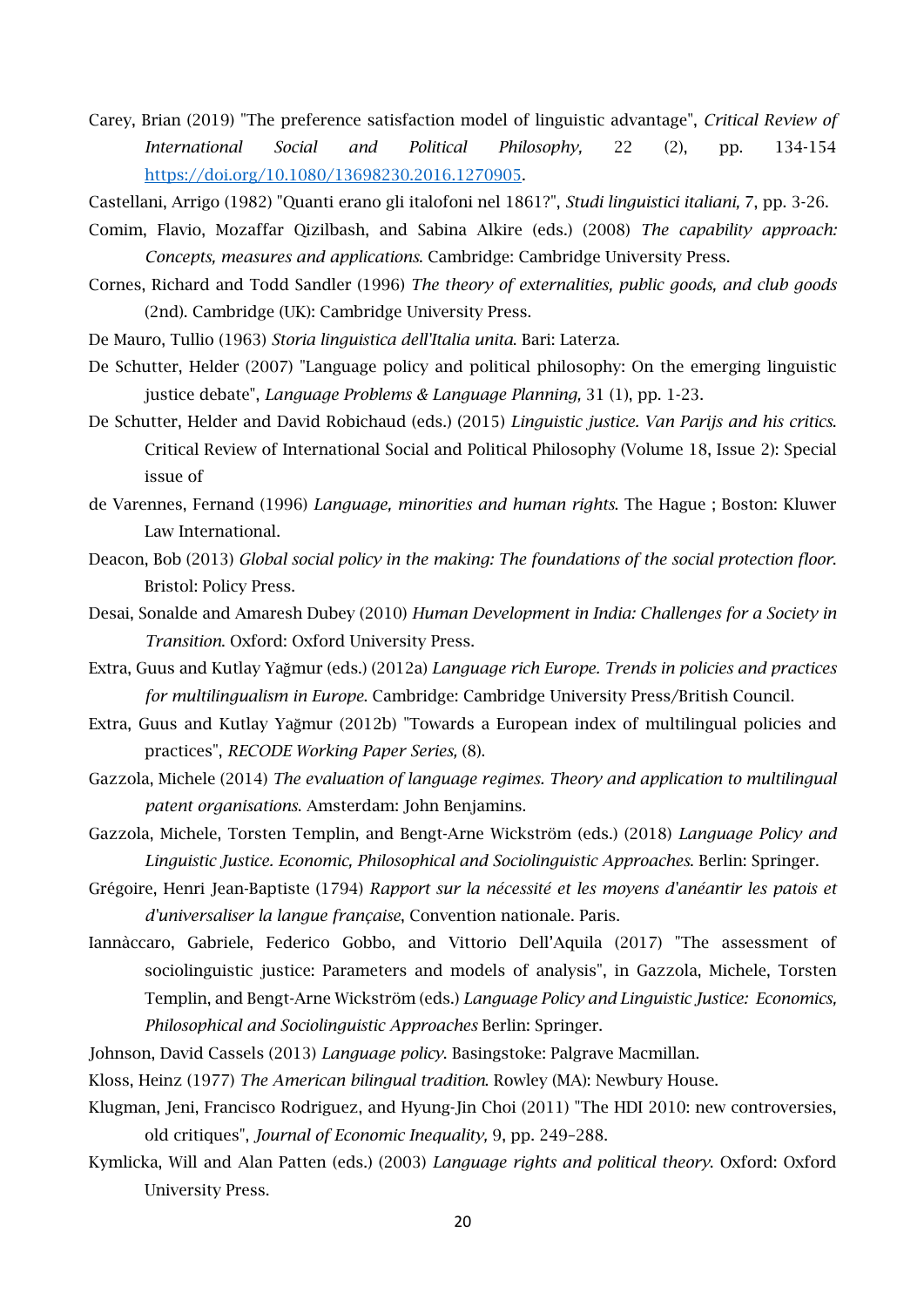- Léger, Rémi and Huw Lewis (eds.) (2017) *Normative political theory's contribution to language policy research*. Special issue of Journal or Multilingual and Multicultural Development, vol 38 (7).
- Lewis, Huw (2017) "Realising linguistic justice: resources versus capabilities", *Journal of Multilingual and Multicultural Development,* 38 (7), pp. 595-606 https://doi.org/10.1080/01434632.2016.1192178.
- Maggino, Filomena and Bruno D. Zumbo (2012) "Measuring the quality of life and the construction of social indicators", in Land, Kenneth C., Alex C. Michalos, and M. Joseph Sirgy (eds.) *Handbook of Social Indicators and Quality of Life Research*, pp. 201-238. Dordrecht: Springer.
- Mas-Colell, Andreu, Michael D. Whinston, and Jerry R. Green (1995) *Microeconomic theory*. New York-Oxford: Oxford University Press.
- May, Stephen (2005) "Language rights: Moving the debate forward", *Journal of sociolinguistics,* 9 (3), pp. 319-347.
- May, Stephen (2014) "Contesting public monolingualism and diglossia: Rethinking political theory and language policy for a multilingual world", *Language Policy,* 13, pp. 371-393.
- Morales-Gálvez, Sergi and Elvira Riera-Gil (2019) "Què són polítiques lingüístiques justes? Els paradigmes actuals de la justícia lingüística", *Revista d'Estudis Autonomics i Federals* (30), pp. 25-56.
- Morales-Gálvez, Sergi and Nenad Stojanović (eds.) (2017) *Equal Recognition, Minority Rights and Liberal Democracy: Alan Patten and his Critics*. Special Issue of *Critical Review of International Social and Political Philosophy*: Vol. 20.
- Mowbray, Jacqueline (2012) *Linguistic justice. International law and language policy*. Oxford: Oxford University Press.
- Nielsen, Lasse and David V. Axelsen (2016) "Capabilitarian sufficiency: Capabilities and social justice", *Journal of Human Development and Capabilities,* 18 (1), pp. 46–59.
- Novak-Lukanovič, Sonja and David Limon (2012) "Language policy in Slovenia", *Language, Culture and Curriculum,* 25 (1), pp. 27-39.
- Owens, Thompson W. and Paul M. Baker (1984) "Linguistic insecurity in Winnipeg: Validation of a Canadian index of linguistic insecurity", *Language in Society,* 13 (3), pp. 337-350.
- Patten, Alain (2009) "Survey article: The justification of minority language rights", *Journal of Political Philosophy,* 17 (1), pp. 102-128.
- Patten, Alain (2014) *Equal Recognition: The Moral Foundations of Minority Rights*. Princeton: Princeton University Press.
- Peled, Yael, Peter Ives, and Thomas Ricento (eds.) (2015) *Language policy and political theory. Building bridges, assessing breaches*. New York: Springer.
- Piller, Ingrid (2016) *Linguistic diversity and social justice*. Oxford: Oxford University Press.
- Pool, Jonathan (1987) "Thinking about linguistic discrimination", *Language Problems & Language Planning,* 11 (1), pp. 3-21.
- Pool, Jonathan (1991) "The official language problem", *American Political Science Review,* 25 (2), pp. 485 - 514.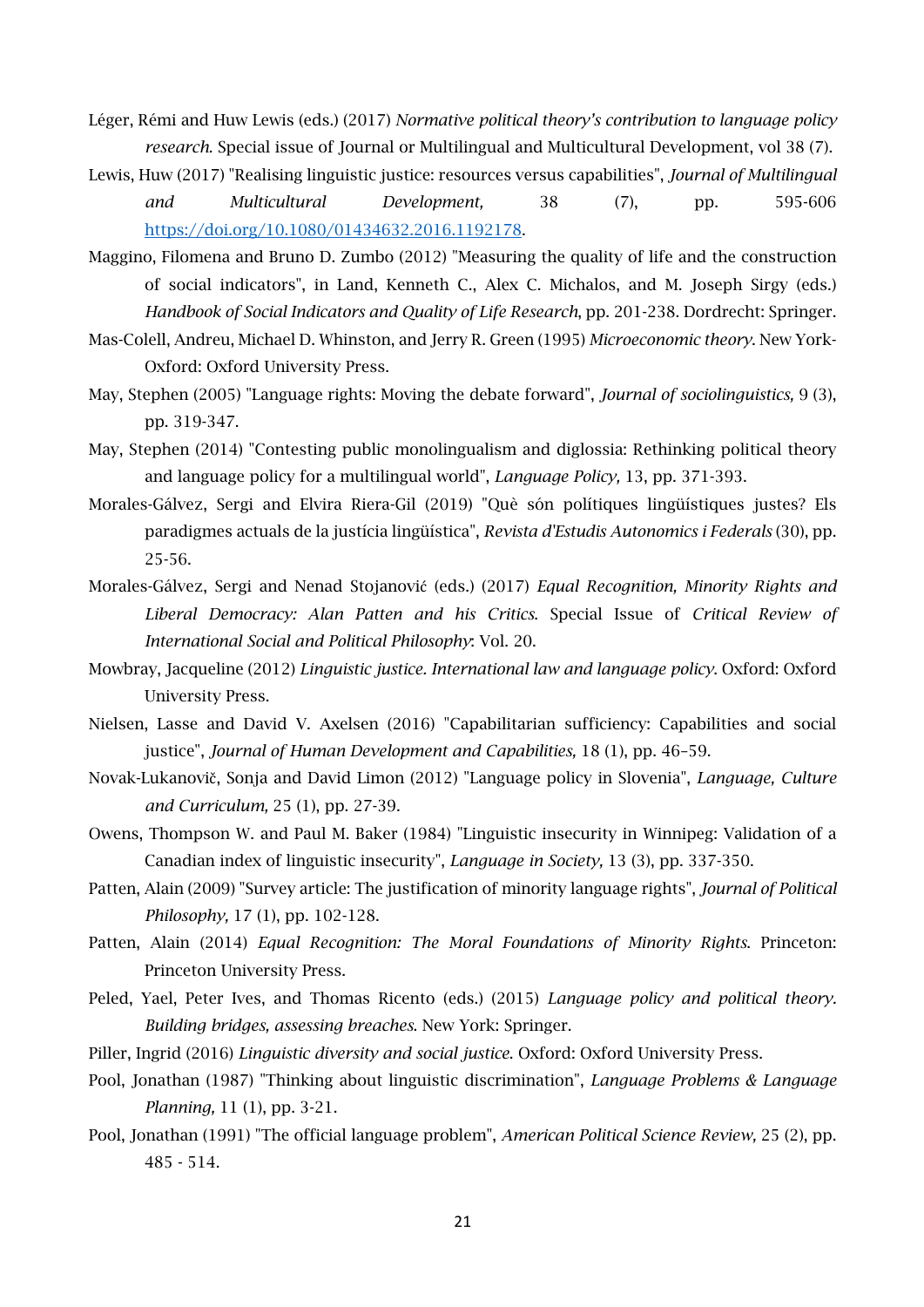- Réaume, Denise (1991) "The constitutional protection of language: Security or survival?", in Schneiderman, David (ed.) *Language and the State: The Law and Politics of Identity*, pp. 37– 57. Cowansville: Éditions Yvon Blais.
- Segalowitz, Norman and Eva Kehayia (2011) "Exploring the determinants of language barriers in health care (LBHC): Towards a research agenda for the language sciences", *The Canadian Modern Language Review/ La revue canadienne des langues vivantes,* 67 (4), pp. 480-507.
- Segalowitz, Norman and Andrew Ryder (2006) *Montreal Index of Linguistic Integration (MILI)*, Unpublished manuscript. Montreal: Concordia University.
- Shorten, Andrew (2017) "Four conceptions of linguistic disadvantage", *Journal of Multilingual and Multicultural Development,* 38 (7), pp. 607-621.
- Shorten, Andrew (2018) "Justice in the linguistic environment: Narrow or wide?", in Gazzola, Michele, Torsten Templin, and Bengt-Arne Wickström (eds.) *Language Policy and Linguistic Justice. Economic, Philosophical and Sociolinguistic Approaches*, pp. 153-172. Berlin: Springer.
- Skutnabb-Kangas, Tove, Robert Phillipson, Ajit K. Mohanty, and Minati Panda (2009) *Social justice through multilingual education*. Toronto: Multilingual Matters.
- Sonntag, Selma K. and Linda Cardinal (2015) "State traditions and language regimes: conceptualizing language policy choices", in Cardinal, Linda and Selma K. Sonntag (eds.) *State Traditions and Language Regimes*, pp. 3-28. Montreal: McGill-Queen's University Press.
- United Nations Special Rapporteur on minority issues (2017) *Language rights of linguistic minorities. Practical guide for implementation*. Geneva: Office of the High Commissioner for Human Rights, United Nations.
- Vaillancourt, François and Olivier Coche (2009) *Official language policies at the federal level in Canada: Costs and benefits in 2006*, Studies in Language Policy. Vancouver: Institut Fraser.
- Van Parijs, Philippe (2002) "Linguistic justice", *Politics, Philosophy & Economics,* 1 (1), pp. 59-74.
- Van Parijs, Philippe (2011) *Linguistic justice for Europe and for the World*. Oxford: Oxford University Press.
- Vecchiato, Sara, Sonia Gerolimich, and Nickolas Komninos (eds.) (2015) *Plurilingualism in healthcare*. London: BICA Publishing.
- Weinstock, Daniel M and Yael Peled (eds.) (2020) *Language ethics*. Montreal: McGill-Queen's University Press.
- Wickström, Bengt-Arne (2007) "Fairness, rights, and language rights: On the fair treatement of linguistic minorities", in Baake, Pio and Rainald Borck (eds.) *Public economics and public choice. Contributions in honor of Charles B. Blankart*, pp. 81-102. Berlin: Springer.
- Wickström, Bengt-Arne (2020) "On the political economy of minority rights. Three ways to manipulate a minority: goals, rules, and border poles", *European Journal of Political Economy,* 64 (101894).
- Wickström, Bengt-Arne and Michele Gazzola (2020) *Official recognition of minority languages and linguistic justice: An indicator based on welfare-economics*, Working Paper of the Research Group "Economics and Language" - N. 20-5. Belfast: Ulster University.